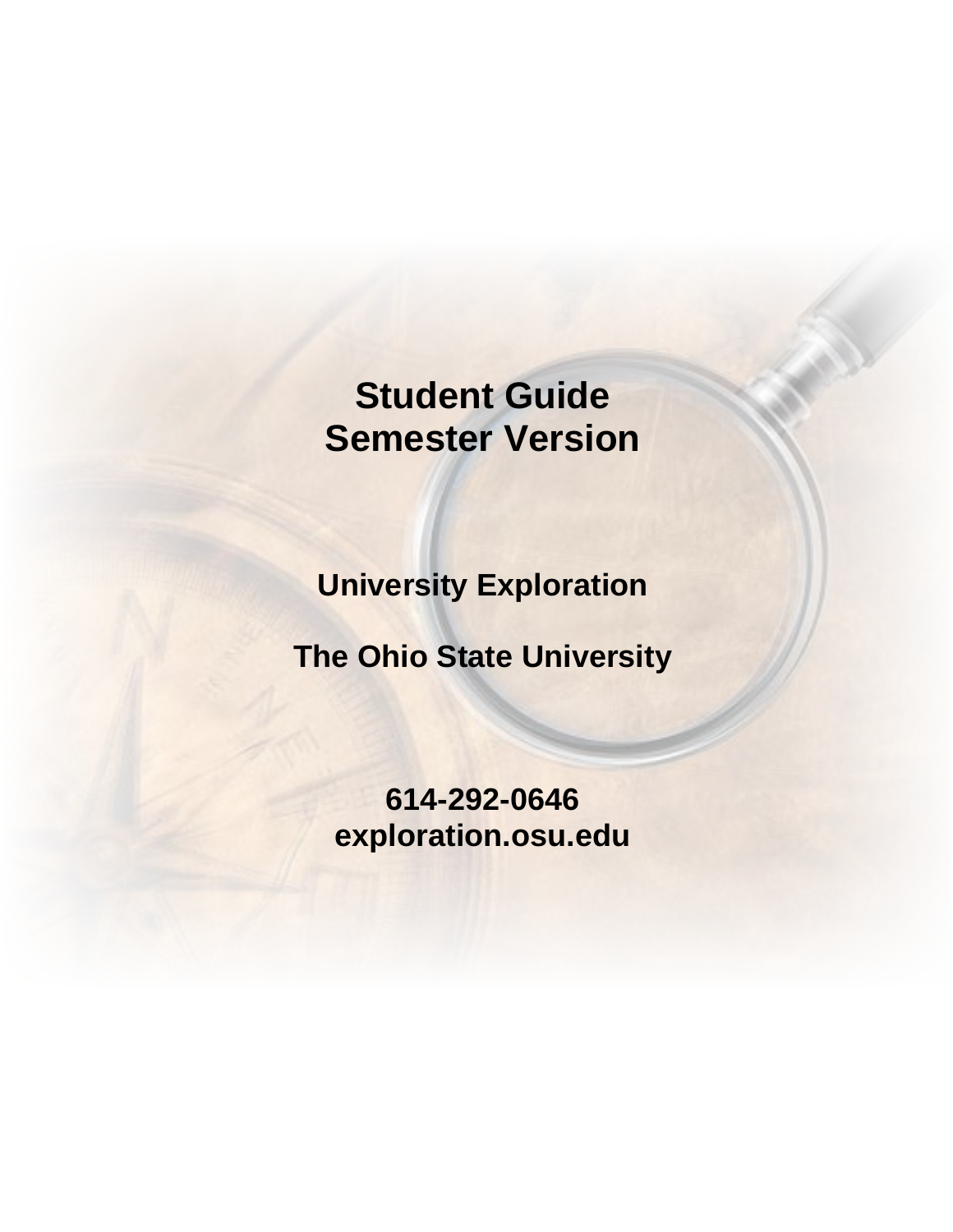# **TABLE OF CONTENTS**

| 1.1 |       |                                                           |
|-----|-------|-----------------------------------------------------------|
| 1.2 |       |                                                           |
| 1.3 |       |                                                           |
|     |       |                                                           |
| 2.1 |       |                                                           |
| 2.2 |       |                                                           |
| 2.3 |       |                                                           |
|     |       |                                                           |
| 3.1 |       |                                                           |
| 3.2 |       |                                                           |
| 3.3 |       |                                                           |
| 3.4 |       |                                                           |
| 3.5 |       |                                                           |
| 3.6 |       |                                                           |
| 3.7 |       |                                                           |
|     |       |                                                           |
| 4.1 |       |                                                           |
| 4.2 |       |                                                           |
| 4.3 |       |                                                           |
| 4.4 |       |                                                           |
| 4.5 |       |                                                           |
| 4.6 |       |                                                           |
| 4.7 |       |                                                           |
| 4.8 |       |                                                           |
|     | 4.8.1 |                                                           |
|     | 4.8.2 |                                                           |
|     | 4.8.3 |                                                           |
|     |       | MAJORS, PRE-MAJORS AND UNIVERSITY EXPLORATION STANDING  7 |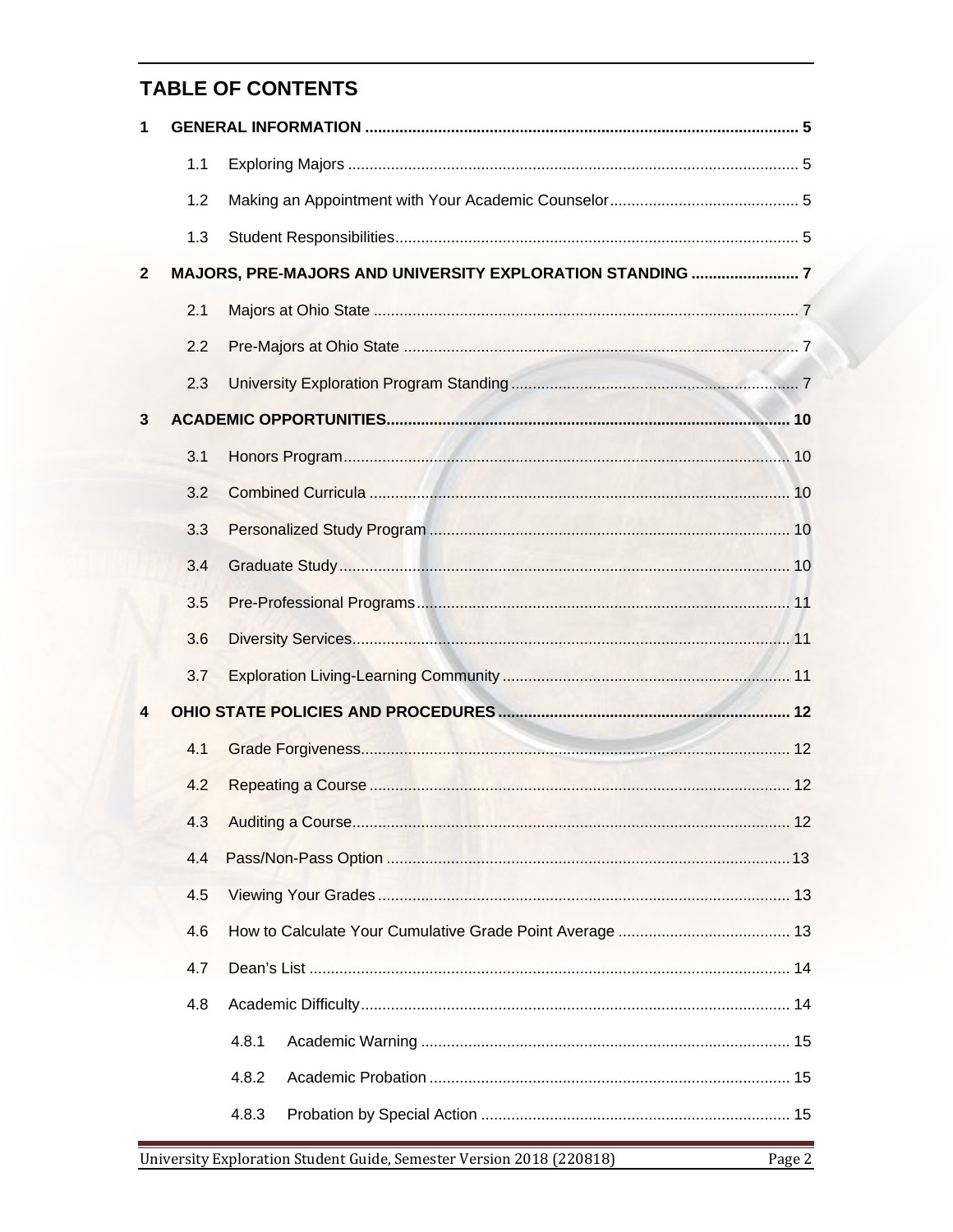|   |     | 4.8.4 |  |
|---|-----|-------|--|
|   |     | 4.8.5 |  |
|   |     | 4.8.6 |  |
|   |     | 4.8.7 |  |
|   | 4.9 |       |  |
|   |     |       |  |
| 5 |     |       |  |
|   | 5.1 |       |  |
|   |     | 5.1.1 |  |
|   |     | 5.1.2 |  |
|   |     | 5.1.3 |  |
|   |     | 5.1.4 |  |
|   |     | 5.1.5 |  |
|   | 5.2 |       |  |
| 6 |     |       |  |
|   | 6.1 |       |  |
|   | 6.2 |       |  |
|   |     | 6.2.1 |  |
|   |     | 6.2.2 |  |
|   |     | 6.2.3 |  |
|   | 6.3 |       |  |
|   |     | 6.3.1 |  |
|   |     | 6.3.2 |  |
|   |     | 6.3.3 |  |
|   |     | 6.3.4 |  |
|   | 6.4 |       |  |
| 7 |     |       |  |
|   | 7.1 |       |  |
|   | 7.2 |       |  |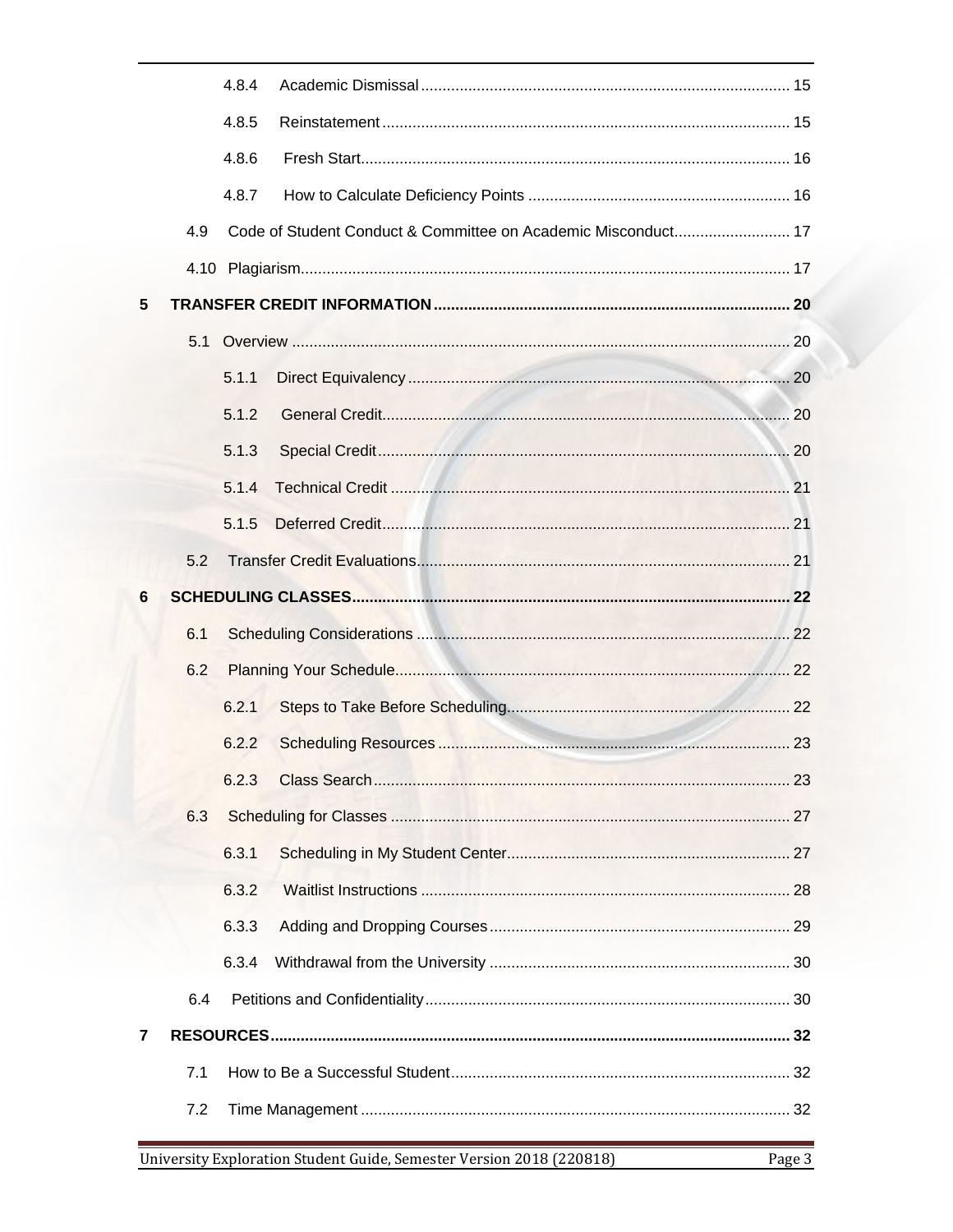This Student Guide is for use by students enrolled in University Exploration at Ohio State. While many of the policies and procedures apply more widely across the university, you should consult with your college or department of enrollment if you have questions.

Ohio State converted to semesters in Autumn 2012. For students who have questions about quarter coursework, please consult the quarters version of the guide. The guide is typically updated on an annual basis at the start of the regular academic year (Autumn).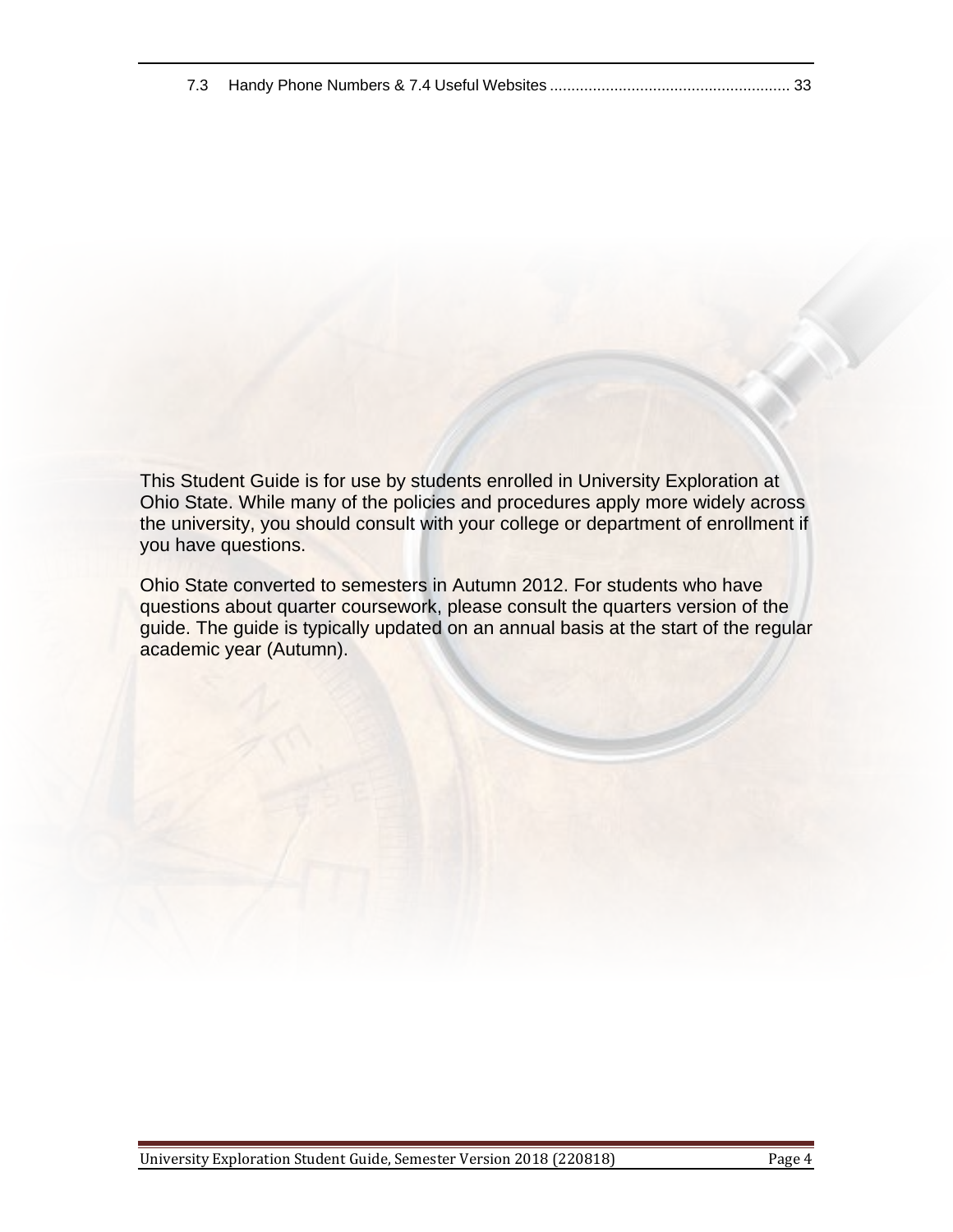# **1 General Information**

## **1.1 Exploring Majors**

One of your goals as a student in University Exploration (EXP) is to determine the major you want to pursue. A good place to investigate the wide range of undergraduate majors offered at Ohio State is by talking to your academic counselor in EXP. An additional tool you can use is the EXP website. From this site, you will find a comprehensive list of OSU majors, links describing each major in detail, and exercises to prepare you for meeting with your counselor. Consult with your academic counselor as you evaluate majors of interest, along with related opportunities.

## **1.2 Making an Appointment with Your Academic Counselor**

- a. Your academic counselor can be seen by appointment only. Counselors book up quickly during certain periods of the semester or term. Plan to schedule an appointment a week or two in advance.
- b. Call (614) 292-0646 or stop by 352 Denney Hall to make an appointment. **Appointments cannot be scheduled via email**. If necessary, phone appointments scheduled in advance are also available.
- c. You should request to see your assigned counselor, but if your counselor is not available and you have urgent business, you can request to see the firstavailable counselor.
- d. If you know you cannot make it to an appointment, call as soon as possible(614) 292-0646 to cancel. This will give another student the chance to use your spot.
- e. During busy time frames we offer Same Day Express appointments (SDE). These 15 minute appointments can be scheduled between 8-9 am on the mornings they are offered. SDE are offered the first two weeks of Autumn and Spring Semesters and also on Monday, Tuesday and Wednesday of weeks when enrollment appointments open.

#### **Tips for Meeting with Your EXP advisor**

- ♦ Arrive a few minutes before your appointment so you can begin on time. If you are more than 10 minutes late for an appointment, the counselor may not be able to see you.
- ♦ Be sure to check in at the front desk of 352 Denney Hall.
- ♦ Know the name of the academic counselor with whom you are meeting.
- ♦ Come prepared to ask questions. Write them down so that you don't forget to ask something.

## **1.3 Student Responsibilities**

- ♦ You are responsible for knowing your current schedule at all times, including call numbers. You can find this at [BuckeyeLink.](http://buckeyelink.osu.edu/)
- ♦ You are responsible for knowing the requirements of the curriculum youare considering or pursuing.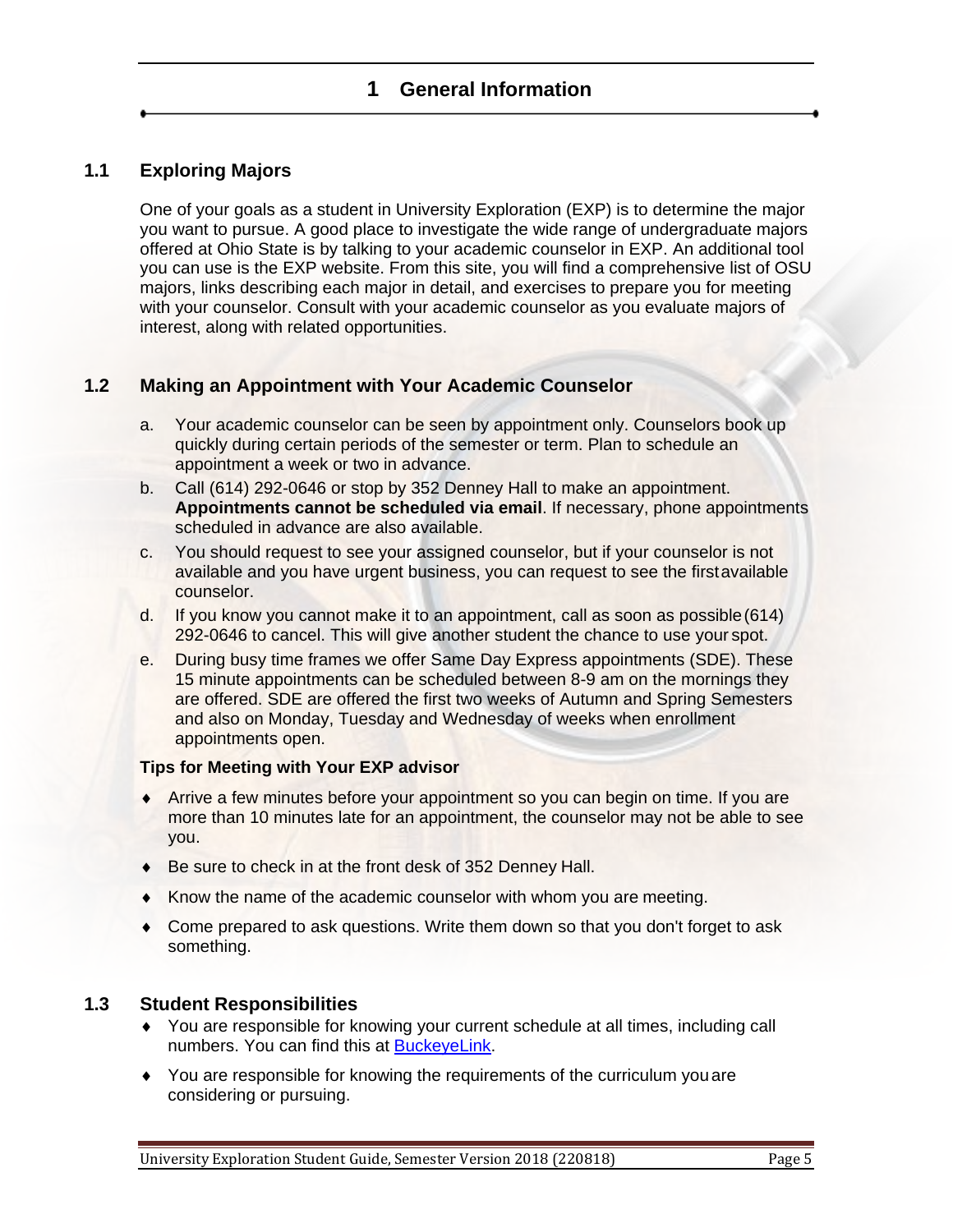- ♦ You are responsible for knowing whether or not you are on a waitlist. You can find this at [BuckeyeLink.](http://buckeyelink.osu.edu/)
- ♦ You are responsible for checking your schedule regularly to see if you have been added to a class from the waitlist. You will **not** receive notification from the registrar's office if you are added to a class and it does not change your fees. (Note: The waitlist will not add you to any classes after the first Friday of the semester.)
- ♦ You are responsible for getting updated General Education and major information. The information sheets are updated frequently; requirements can be changed at any time. You must be aware of the changes. Information sheets are typically available on College websites. You can also obtain a copy by meeting with your EXP academic counselor.
- ♦ If you are eligible for an exemption from student health insurance, you areresponsible for providing the documentation required to demonstrate your eligibility for the exemption. Please call the Student Health Insurance Office at (614) 688-7979.
- ♦ You are responsible for checking your campus e-mail **regularly**. The university and its colleges and departments send official notices and information to your ["name.#@osu.edu"](mailto:name.%23@osu.edu) e-mail account. EXP advisors can only send advising information to your OSU account. If you choose to have your e-mail forwarded to another e-mail account, you may not receive official Ohio State mail, including scheduling, academic progress, and graduation information. You are responsible for ensuring your e-mail account is capable of receiving "osu.edu" e-mail and for checking your e-mail account frequently. If you are having problems, contact OCIO at 688-HELP.
- ♦ You are responsible for knowing the repercussions of schedule changes (for example, the effects of changes on your eligibility for Financial Aid, your projected graduation date, your athletic eligibility, etc.)
- ♦ You are responsible for checking the prerequisites to ALL classes for which you sign up. The web registration system is not programmed to enforce all prerequisites.
- ♦ You are responsible for officially dropping courses you have stopped attending. Instructors cannot drop you from a course.
- ♦ You are responsible for understanding your fees (tuition, health insurance, etc.) and resolving issues with the appropriate office (financial aid, fees and deposits, etc.).
- ♦ You are responsible for knowing the university's policies, regulations, and procedures. You should be familiar with the Course Offerings Bulletin, the semester Master Schedule of Classes, and this handbook. The Course Offerings Bulletin and the Master Schedule are available on [BuckeyeLink.](http://buckeyelink.osu.edu/)
- ♦ You are responsible for the manner in which you interact with members of the university community. Be courteous and respectful in class, meetings, activities and when communicating via phone and email.
- ◆ You can also access advising resources on your own. Through **BuckeyeLink** you can:
	- $\checkmark$  Run a degree auditreport
	- $\checkmark$  Run an advising report (an unofficial transcript)
	- $\checkmark$  Check grades
	- $\checkmark$  Schedule classes
	- $\checkmark$  Check the Web for open courses
	- $\checkmark$  Find your status on a wait list
	- $\checkmark$  Report a change in your address or phone number
	- $\checkmark$  Order a transcript or request an enrollment/degree verification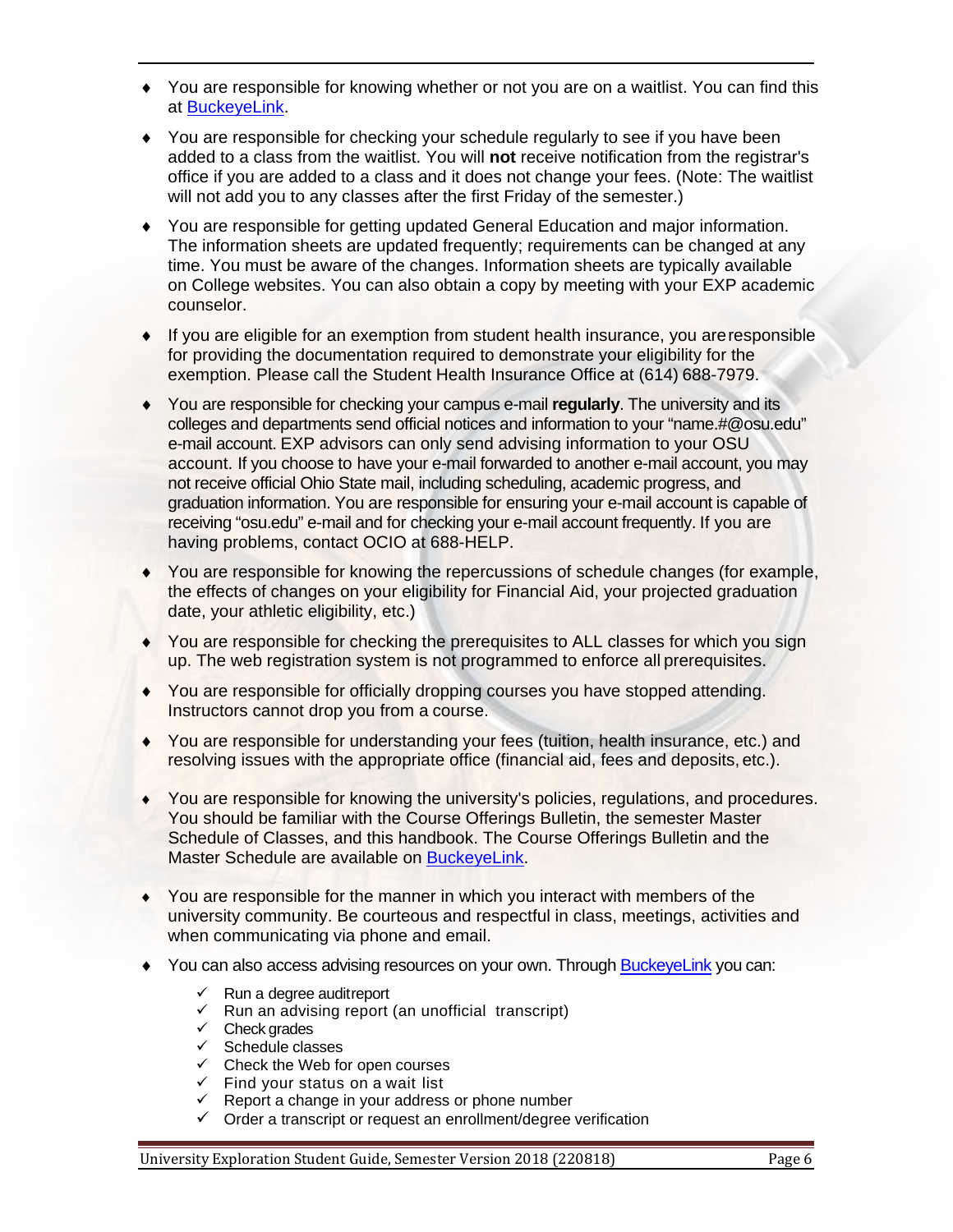# **2 Majors, Pre-Majors and University Exploration Standing**

## **2.1 Majors at Ohio State**

#### **What majors are offered at Ohio State?**

View the [Majors List](http://majors.osu.edu/) to view the current undergraduate majors.

#### **How can I find more information about these majors?**

- ♦ See your University Exploration academic counselor
- ♦ Visit the websites provided for each major/college
- ♦ Visit the [Colleges & Schools](http://www.osu.edu/academics/a-z.php) site for an alphabetical list of departments and majors and links directly to their websites
- ♦ Visit [What Can I do with this Major?](http://careerconnection.osu.edu/undergraduates/explore-careers/what-can-i-do-with-this-major/) for information and the career options available for specific majors

## **2.2 Pre-Majors at Ohio State**

Once you've narrowed your major options, learn the requirements for the Pre-Major. If you are eligible to declare, please do so as soon as possible.

## **2.3 University Exploration Standing: Your Timeline Towards Declaring a Major**

As a student in University Exploration, you are encouraged to take active steps to explore majors of interest and to make an informed decision regarding major and career goals. It is important that you spend designated time to take targeted classes, review websites, and talk to academic counselors regarding your interests and options.

**Why do I have a limited amount of time to explore majors and make a selection?**  Most students want to graduate in a timely manner. Students who declare a major no later than the end of their second year of college will usually be able to graduate in a timely fashion. The sooner you declare your major, the sooner you will be able to obtain specialized advising, make connections with faculty, and begin exploring academic and internship opportunities.

#### **How does the Program Standing system work?**

Each student in University Exploration is allotted a specific amount of time to explore majors based on whether they enter as a freshman or as a transfer or re-deciding student. You will be notified of your standing routinely via e-mail. Students are placed on Program Warning, Program Probation, and Program Dismissal (also see below) based on the number of available semesters remaining to explore majors.

**It is important to note that you are responsible for knowing your program standing at all times. It is your responsibility to check your e-mail. Failure to view your notification does not change your standing.**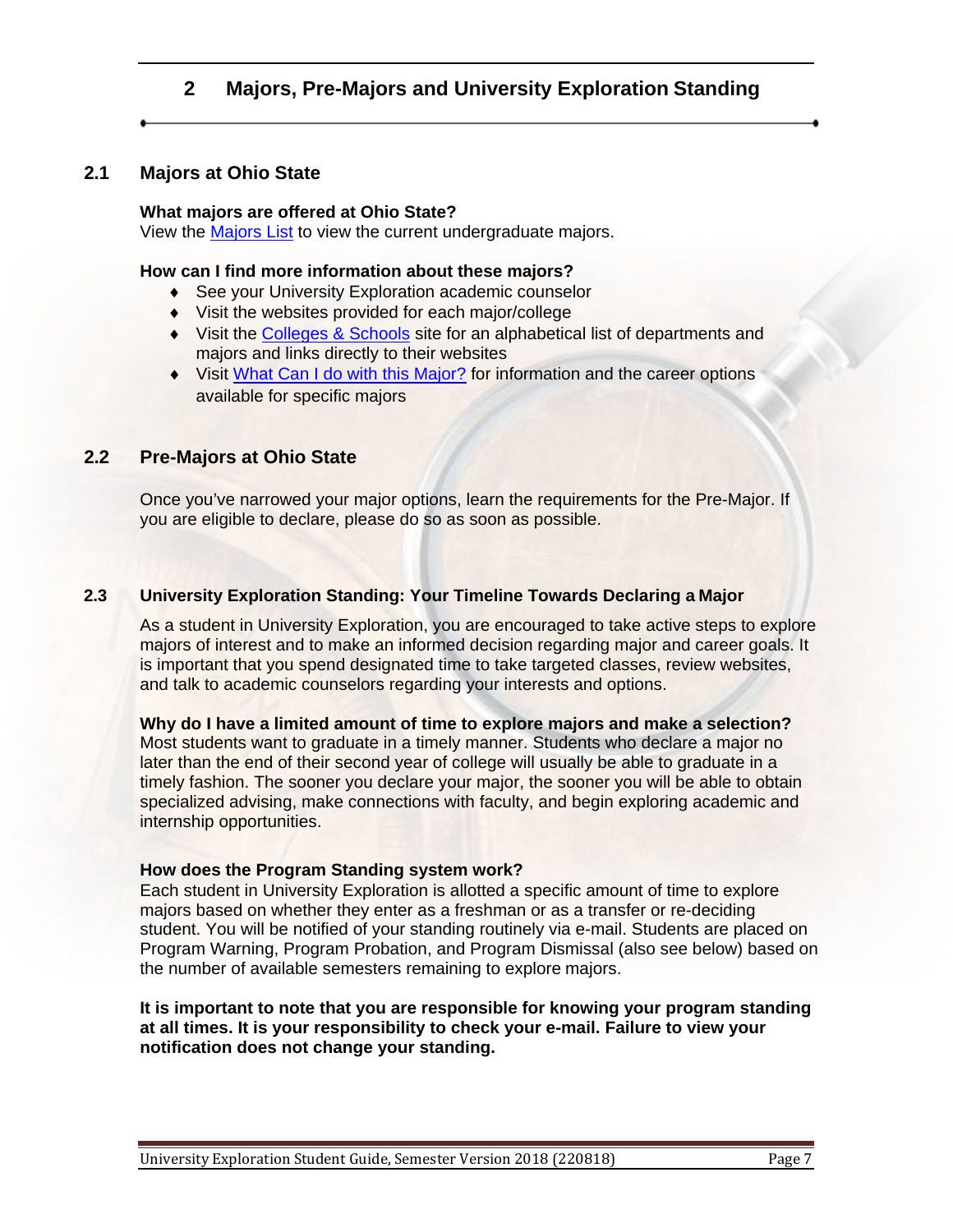## **Program Standing Definitions**

Exploration Program Warning

- ♦ Serves as notice that time is moving quickly and that you should work with your counselor to choose and declare a major.
- ♦ A student is placed on Program Warning when the student has two more semesters to explore majors after being placed on Warning.

## Exploration Program Probation

- ♦ Serves as notice that little time is left to choose a major, and you need to consult immediately with your counselor.
- ♦ A student is placed on Program Probation when the student has one more semester to explore majors.

## Exploration Program Dismissal

- Student can no longer continue in University Exploration and must declare a premajor or major in a degree granting college immediately.
- ♦ A student placed on Program Dismissal is unable to register for classes until enrolled in a degree-granting college.
- ♦ Program dismissal is **not** the same as academic dismissal from Ohio State. Program dismissed students must declare a major or pre-major to continue at OSU.

## **Exploration Program Standing Timeline**

Students are given a limited number of semesters to explore majors based on whether they enter the unit as a new first-year student or a transfer/re-deciding student.

#### New First-Year Students \*\*

Students who start in University Exploration as new first-year students are allowed four (4) semesters to explore majors and move to a degree-granting unit.

Regional Campus Students, Transfer Students, and Re-Deciding Students Students moving from another campus, institution, or unit are given two (2) semesters to explore majors and move to a degree-granting unit.

\*\* **Student Athletes and Honors students** in EXP are on a different time table—please consult with your EXP academic counselor for assistance**.**

## **Important Notes about Exploration Program Standing**

- Exploration Program Standing refers to the amount of **time** a student can utilize to explore majors and enter a degree-granting unit.
- Classes taken in the summer do not count towards the total number of semesters
- If you are not enrolled in any classes or do not pay fees for a particularsemester or term, that semester will not be counted towards the number allotted.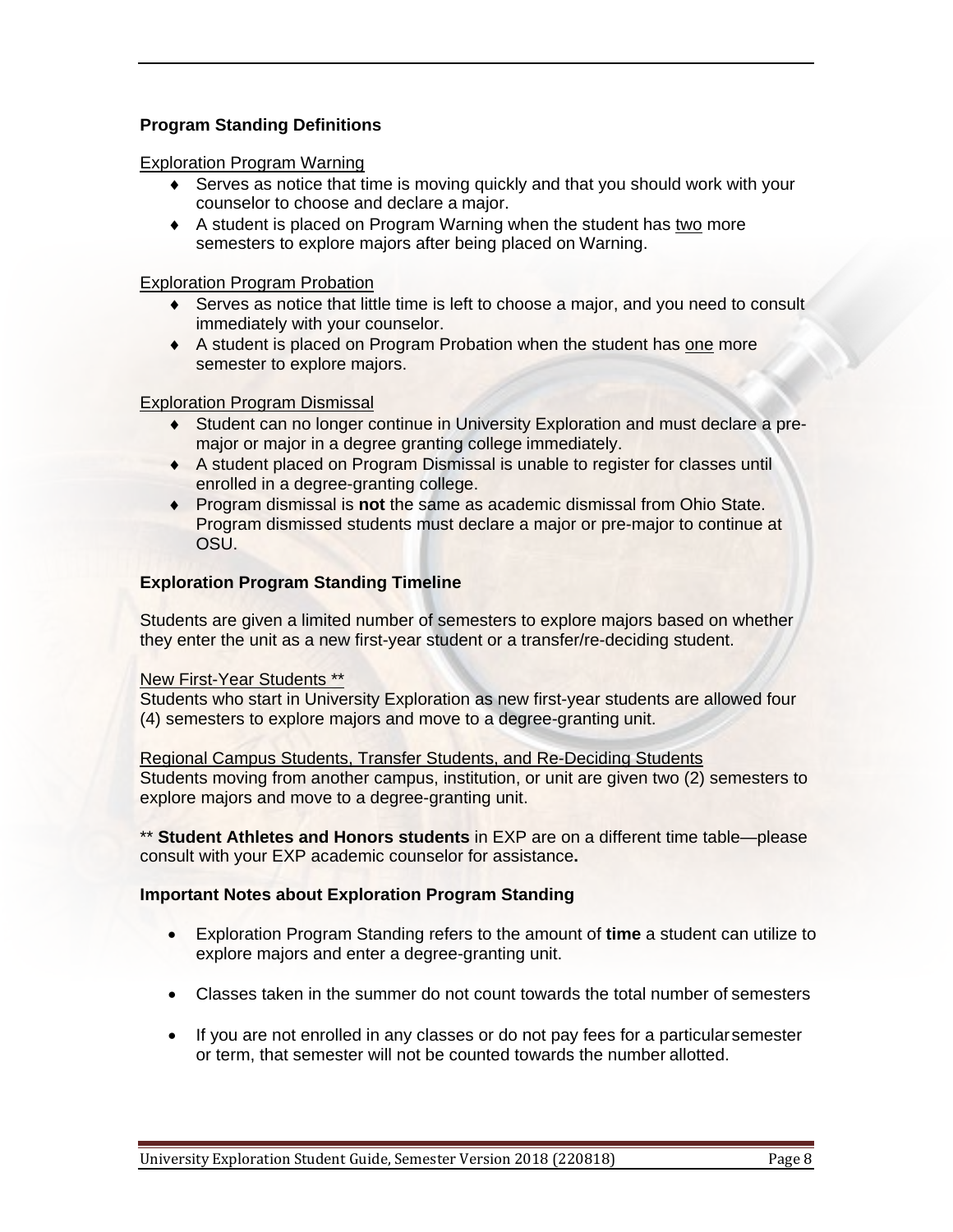- Exploration Program Standing is completely different from university academic standing. Exploration Program standing refers to **time** while academic standing refers to **academic performance** and **grade-point average**.
	- o For example, Exploration Program Dismissal means a student has zero (0) remaining semesters in University Exploration. University dismissal indicates that a student is dismissed from the university and cannot take classes.

Please consult with your Exploration Academic Counselor if you need assistance interpreting the Program Standing system. **Students who entered under quarters need to consult with their advisor to translate their remaining quarters into semesters.**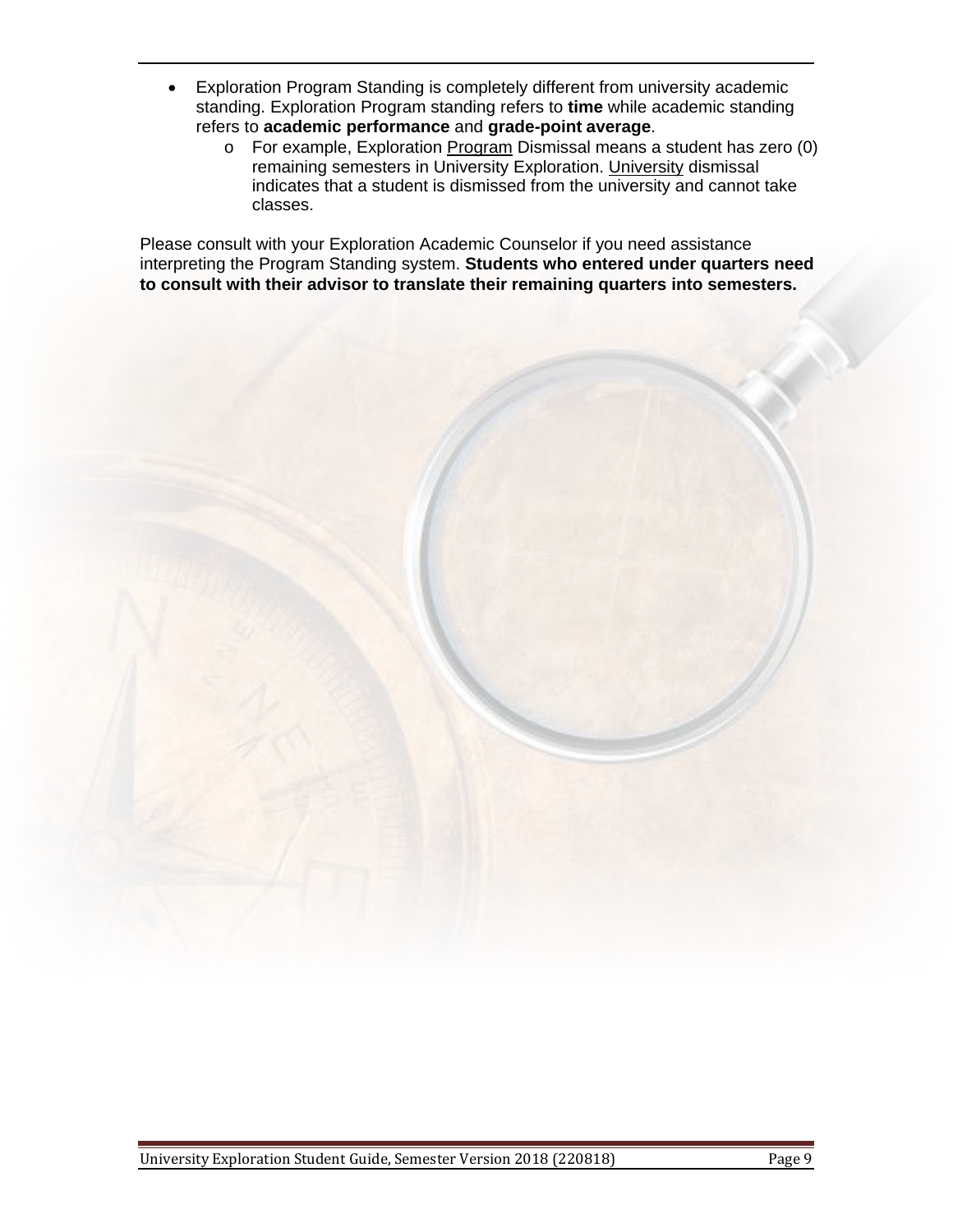## **3.1 Honors Program**

Honors students at The Ohio State University are expected to engage in rigorous coursework and challenge themselves academically while maintaining a competitive CPHR. In order to apply to the University Exploration Honors program, students must have a minimum CPHR of 3.5 and an interest in developing a strong undergraduate program that involves honors courses, as well as other enriching experiences such as internships, community involvement, leadership and study abroad. Students interested in the University Exploration Honors program should meet with an honors advisor as soon as possible to discuss program requirements and expectations.

## **3.2 Combined Curricula & Minors**

Some students wish to pursue two degrees through two different colleges. It is important to recognize that these programs may take more than four years to complete because you need to meet the major requirements for two different majors and may need to meet the General Education and degree requirements for two different colleges. It is also possible to pursue two majors within the same college (you would earn one degree).

If you are interested in pursuing this option, meet with an Exploration Counselor. Keep in mind that the colleges you are interested in may be competitive and you must meet admissions requirements for each college.

If you are interested in adding a minor:

- ♦ Go to the [Minors List](http://artsandsciences.osu.edu/students/minors) for information on the minors offered and the courses required to complete these minors.
- ♦ See the departmental advisor for more specific information on a minor.

## **3.3 Personalized Study Program**

If you cannot find a particular Ohio State major that suits your academic and career goals, you can speak with an academic counselor about doing a Personalized Study Program (PSP). With the approval of a faculty advisor and an Arts and Sciences Dean, you can create a special major to focus on your particular goals.

## **3.4 Graduate Study**

Students planning to pursue graduate study should consult early and often with faculty in the discipline of their major. Academic success in a rigorous major and exposure to research are essential qualifications for admission to competitive graduate programs.

Students hoping to compete successfully for such programs, as well as for graduate scholarships and fellowships, should begin early in their undergraduate careers to cultivate faculty with whom they will work. Frequent consultation with faculty will connect you with intellectual mentors, and [participation in research](http://www.undergraduateresearch.osu.edu/) will help you to identify and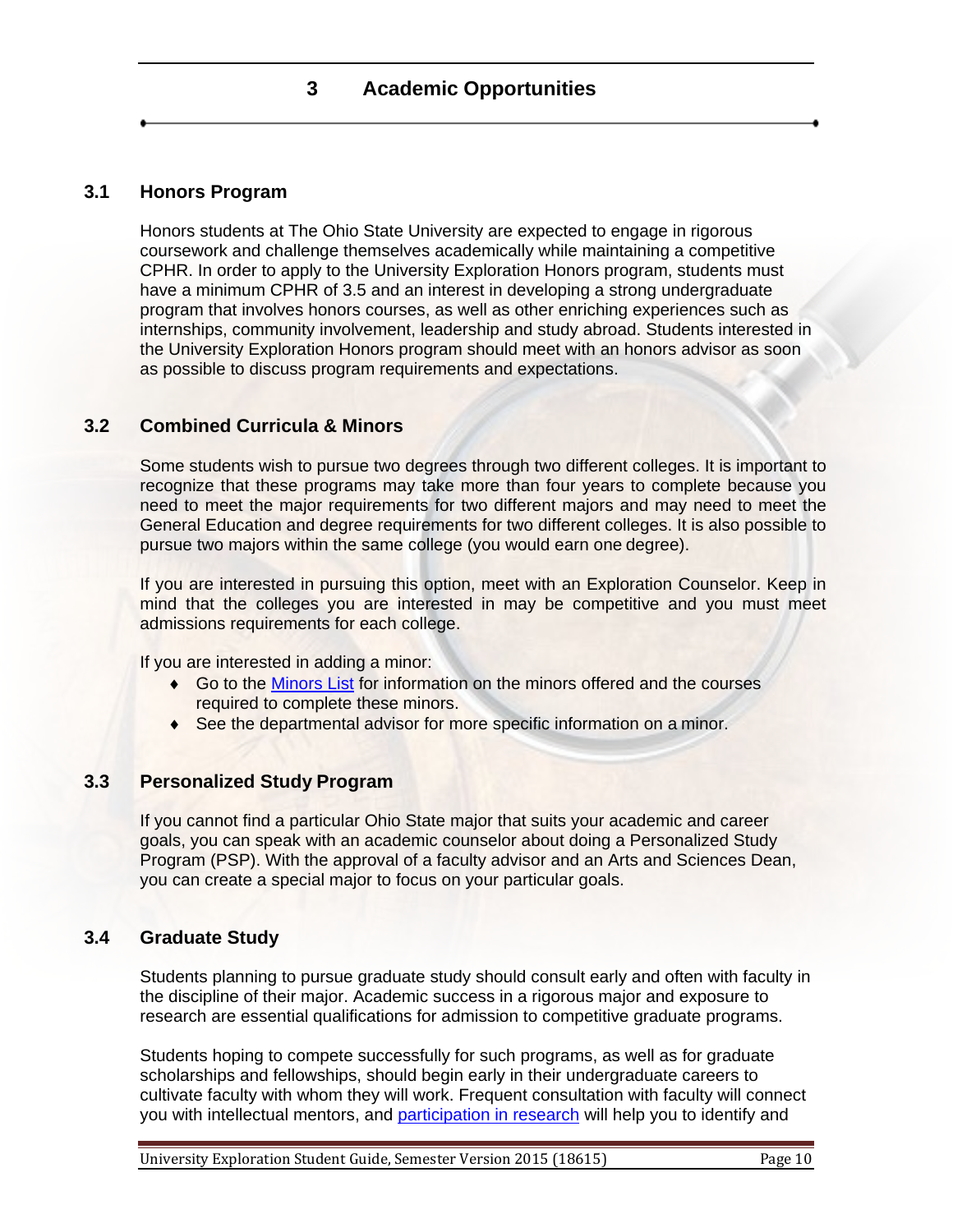define your own research interests. Such immersion in a discipline is critical preparation for the focus on research central to graduate study.

# **3.5 Pre-Professional Programs**

Exploration Counselors can help you to work on pre-professional requirements (such as pre-law or pre-health) while you are deciding upon your undergraduate path. Once you have declared your undergraduate major, advisors will be available to assist you in applying to professional programs.

Students who are interested in pursuing pre-law, pre-health, or pre-education as an area of interest in addition to their undergraduate major should speak with a pre-professional advisor for more information.

### **3.6 Diversity Services**

Ohio State recognizes the importance and richness of a diverse campus and a diverse global economy. We want all of our students to feel at home on our campus and we want all of our students to have every opportunity to fulfill their academic potential. At Ohio State, diversity means choice, opportunity, and a learning environment that cultivates respect. Diversity Services provides Exploration students with activities and programs that educate, support and contribute to their personal and academic development.

# **3.7 Exploration Living-Learning Community**

Whether you have a couple of majors in mind but aren't completely sure which to choose or you don't even know which classes to start with, the Exploration Living-Learning Community is a great place for you to begin during your first semester at Ohio State. Becoming a part of the Exploration Living-Learning Community will not only pair you with other students who are discovering their academic and career aspirations, but it will also give you access to unique resources.

Through collaboration with the Exploration Advising Office, an academic counselor provides walk-in office hours in the residence halls on a weekly basis, beyond their regular office hours in Denney Hall. In addition to the convenience of academic advising, you would have access to an Exploration Resource Room that has career resources, computer software that helps you consider different careers and majors, and additional study space in your building.

The program also sponsors specific activities designed to expose you to a variety of different majors and career options for you to consider. The focus is on helping you succeed personally and academically during your time at Ohio State.

Benefits of this program include:

- $\bullet$  In-hall academic advising hours
- $\bullet$  Free tutoring services in math, chemistry and physics
- ♦ Availability of major and career decision resources
- ♦ Activities designed to introduce students to a variety of different majors and career opportunities
- ♦ Connection to faculty and staff from many different areas of campus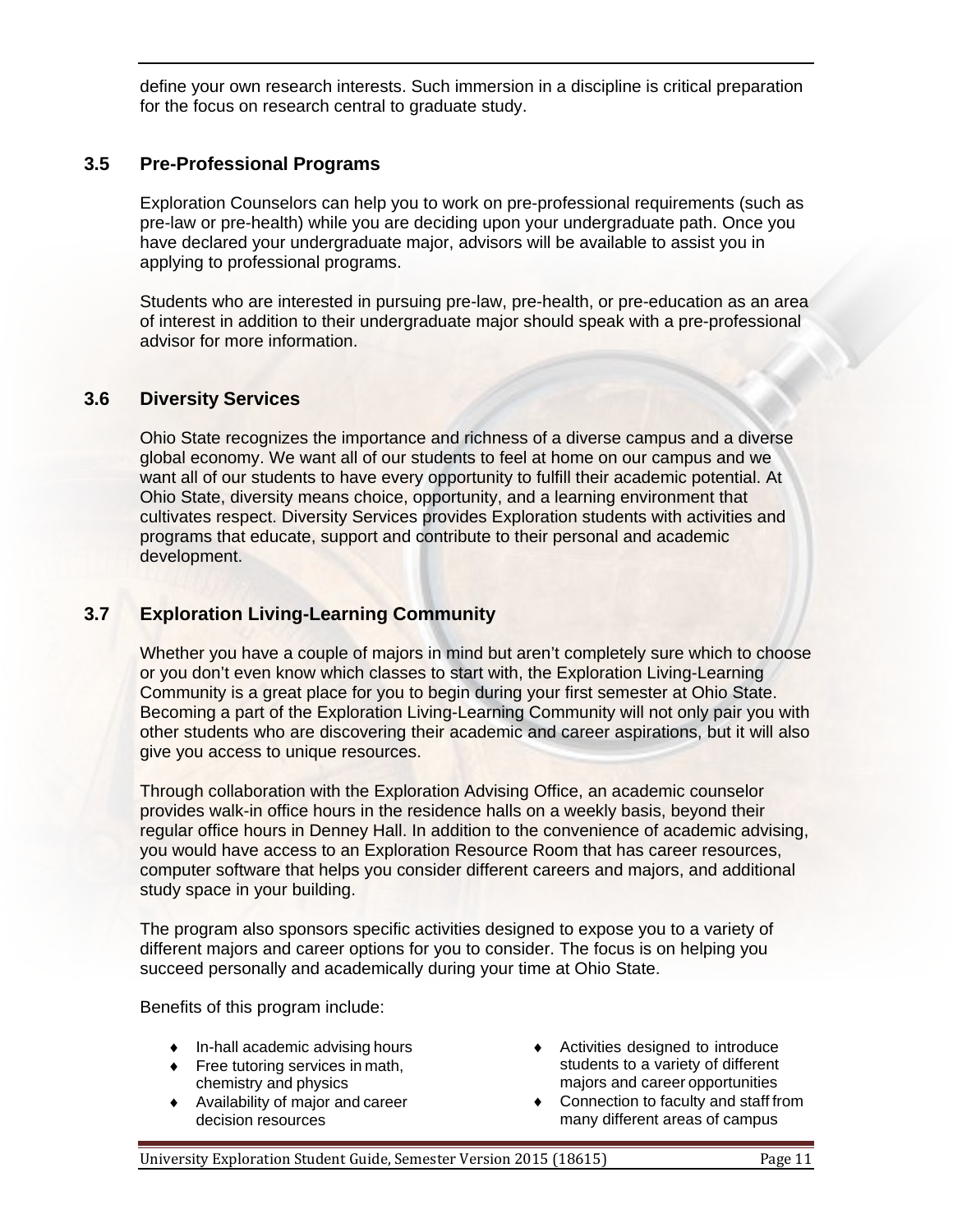# **4 Ohio State Policies and Procedures**

## **4.1 Grade Forgiveness Rule**

Starting in Autumn 2015, students can elect to repeat a course for a second time and invoke grade forgiveness for the course. To repeat a course for grade forgiveness, students must petition online by the fourth Friday of the semester or summer session in which they are repeating the course. Please see registrar.osu.edu for additional dates and details..

Important Notes:

- Students can take a maximum of 3 courses for grade forgiveness and each course may only be repeated once under the rule.
- Students who wish to use grade forgiveness to repeat a course that is part of a sequence must repeat the course before continuing on in the sequence.
- The grade earned during the second attempt (even if it is lower) is the grade used to calculate the Ohio State GPA. The original grade and hours are removed from GPA calculation but remain on the official academic record.
- For high demand courses, students who have not yet attempted the course may be given priority over students who choose to retake the course.
- If a student withdraws from the second attempt of the course, the petition is null and the course will not count against the 3 course maximum.

#### Students in Transition

For any student who started at Ohio State prior to Autumn 2015, utilizing the new grade forgiveness rule may be possible:

- Grade forgiveness cannot be retroactively invoked; if a student has taken the course for a second time or continued in a sequence prior to Autumn 2015, they cannot use grade forgiveness for that course.
- If a student has repeated three or more courses using the Freshman Forgiveness Rule, they cannot use Grade Forgiveness. A student who has repeated two courses under Freshman Forgiveness can repeat one course under the new rule, while a student who repeated one course can repeat two under the new rule.

Keep in mind that if you are considering applying to graduate or professional schools, or even to other colleges at Ohio State, all of your grades will be considered in the admissions process (including those forgiven under the Grade Forgiveness Rule), and the other unit may recalculate the original grade(s) into your cumulative GPA.

# **4.2 Repeating a Course**

You may repeat any course once, regardless of the grade you received when you completed it the first time. If you do not qualify for the Grade Forgiveness Rule, both grades will count in your cumulative grade-point average. Credit for the course may only be counted once in the minimum total hours required for graduation. If you wish to repeat a course more than once, you will need to meet with your academic counselor to petition for this request.

# **4.3 Auditing a Course**

You may choose to audit a course in order to refresh yourself on the material or to learn more about a subject without wanting to earn a letter grade. Fees are assessed for auditing a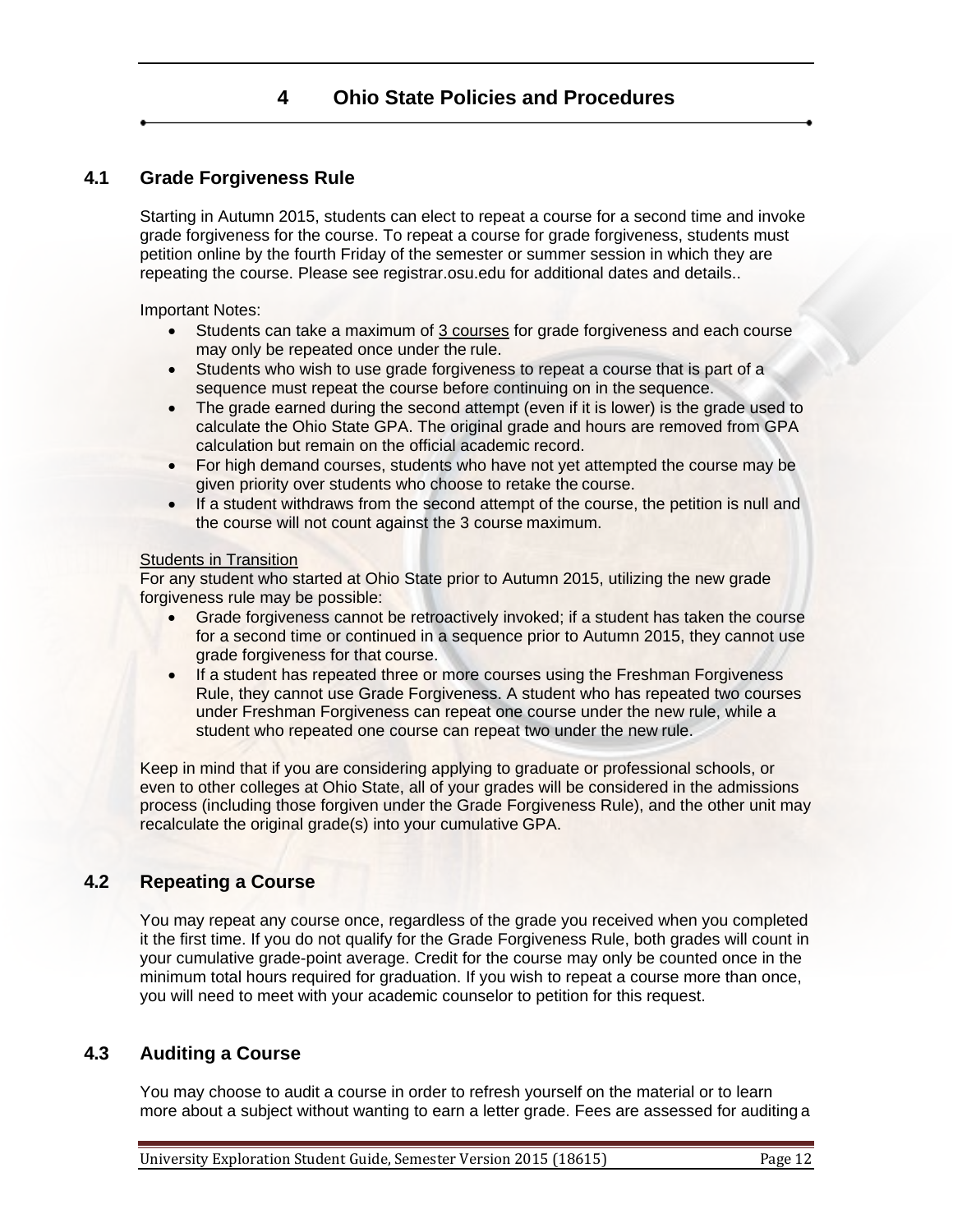course, but no credit hours are awarded. You cannot audit a course and then later take the course for a grade. Auditing a course requires the permission of the instructor and the permission of your college office, through your academic counselor.

# **4.4 Taking a Course Pass/Non-Pass**

You can elect to take a class pass/non-pass if you have a cumulative GPA above 2.0 and the course does not meet any requirements: major, minor, GE, or if the class does not serve as a prerequisite for a major or minor. You will need to meet with an advisor to change the grade scheme for the class and review if this option is appropriate for you.

# **4.5 Viewing Your Grades**

The Registrar does not mail or e-mail grades to students. You can check your grades on BuckeyeLink.

# **4.6 How to Calculate Your Cumulative Grade Point Average (CPHR)**

It is essential for you to know how to calculate your Semester point-hour ratio (SEMHR) and your cumulative point-hour ratio (CPHR.) In order to set academic goals, which help lead to success, it is important to understand how success is measured.

Ohio State, like most universities, grades on the four-point scale. An A is worth 4 points, a B is worth 3 points, a C is worth 2 points, a D is worth 1 point, and an E is worth 0 points. Ohio State also has a plus and minus grading system to help make finer distinctions within the A, B, C, D, E scale. The entire scale can be found below.

| <b>Grades</b> |     | <b>Number of Credit Hours per Class</b> |      |      |      |
|---------------|-----|-----------------------------------------|------|------|------|
|               | 1   | $\mathbf{2}$                            | 3    | 4    | 5    |
| A             | 4.0 | 8.0                                     | 12.0 | 16.0 | 20.0 |
| $A -$         | 3.7 | 7.4                                     | 11.1 | 14.8 | 18.5 |
| $B+$          | 3.3 | 6.6                                     | 9.9  | 13.2 | 16.5 |
| В             | 3.0 | 6.0                                     | 9.0  | 12.0 | 15.0 |
| <b>B-</b>     | 2.7 | 5.4                                     | 8.1  | 10.8 | 13.5 |
| $C+$          | 2.3 | 4.6                                     | 6.9  | 9.2  | 11.5 |
| C             | 2.0 | 4.0                                     | 6.0  | 8.0  | 10.0 |
| $C -$         | 1.7 | 3.4                                     | 5.1  | 6.8  | 8.5  |
| D+            | 1.3 | 2.6                                     | 3.9  | 5.2  | 6.5  |
| D             | 1.0 | 2.0                                     | 3.0  | 4.0  | 5.0  |

Notes about grades:

- ♦ Ohio State does not offer the grades of "A+" and "D-"
- ◆ You earn no points for an "E," but the hours are calculated into the point-hour ratio.
- ♦ Additional marks which are not included in GPA calculation are:
	- S/U = Satisfactory/
	- Unsatisfactory
	- PA/NP = Pass/Non-Pass
	- $EM = Examination Credit$
	- $K =$  Transfer Credit
	- NG= No Grade Reported
	- R=Audit
	- I=Incomplete\*\*

\*\*Incomplete grades change to a final grade that will be part of your SEMPHR/CPHR calculation after the final grade posts. It is your responsibility to work with your instructor to understand what needs to be done to complete the course and to establish a timeline for turning in late work.

### **A student's point-hour ratio is calculated by taking the total number of points earned and dividing it by the number of hours attempted for a grade.** First, multiply the credit hour value of each course by the point value of the grade. For example, a

University Exploration Student Guide, Semester Version 2015 (18615) Page 13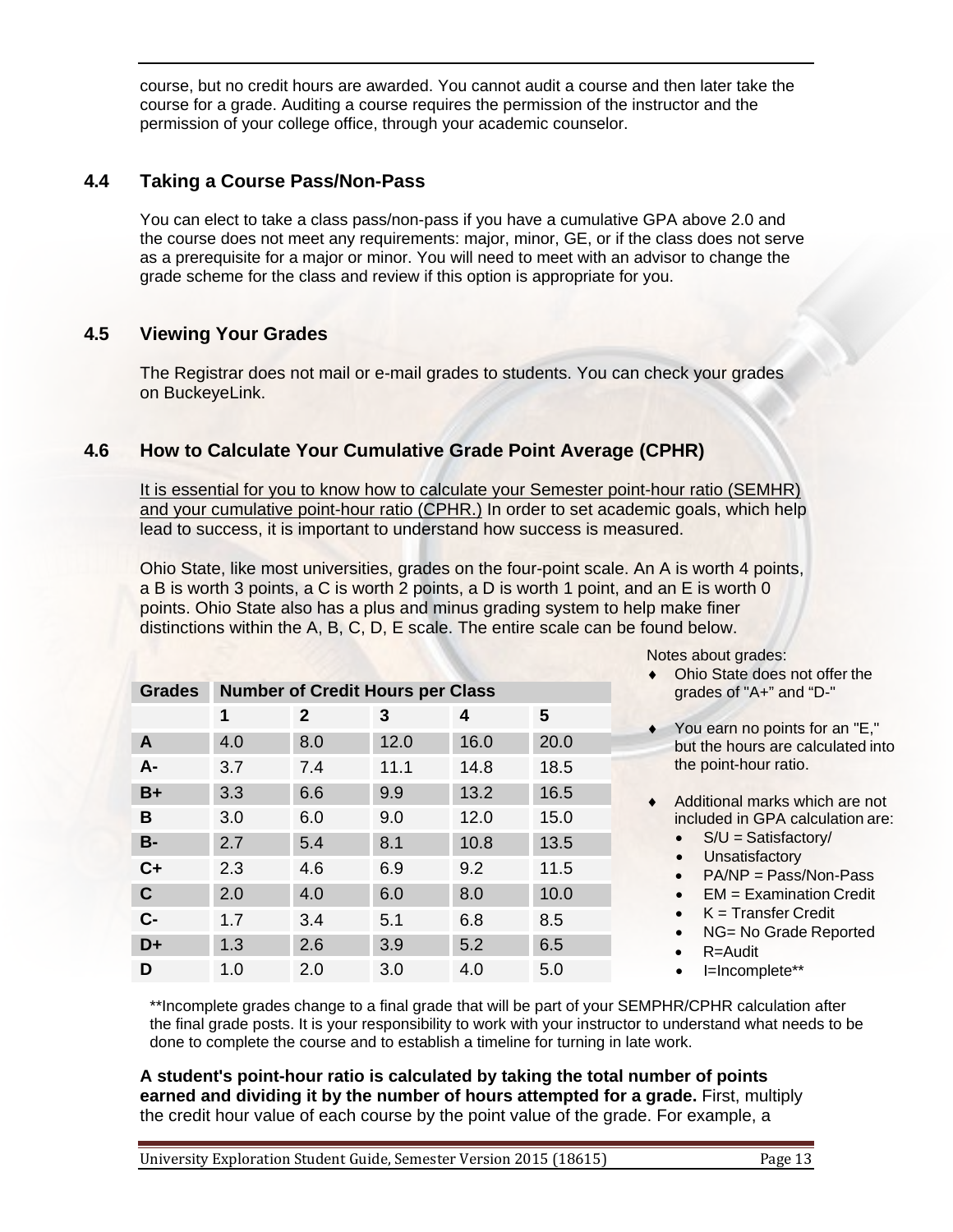three-hour course in which you earn a B (3.0) is worth 9 points. Second, total the points you have earned in all your courses. Finally, divide by the number of hours you have attempted for a letter grade. Example:

| <b>Course</b>     | Нr        | <b>Grade Points</b> |                  |            |
|-------------------|-----------|---------------------|------------------|------------|
| English 1110      | 03        | А-                  | $(3 \times 3.7)$ | 11.1       |
| <b>Psych 1100</b> | 03        | B+                  | $(3 \times 3.3)$ | 9.9        |
| Math 1148         | 04        | в                   | $(4 \times 3.0)$ | 12.0       |
| PolitSci 1105     | 03        | C                   | $(3 \times 2.0)$ | 6.0        |
| <b>EXP 1100</b>   | <u>01</u> |                     | $(1 \times 4.0)$ | <u>4.0</u> |
|                   | 14        |                     |                  | 43.0       |

This student's semester point-hour ratio (SEMHR) would be 3.07 (43 points divided by 14 hours attempted.) The student's term point hour ratio and cumulative point-hour ratio (CPHR) would be the same, given that this is the student's first semester of enrollment at Ohio State.

**After subsequent semesters at Ohio State, you must calculate the cumulative point hour ratio (CPHR) by dividing total points earned by total hours attempted for a letter grade (not including S/U, PA/NP, EM, or K credit\*.)** Using our previous example, consider the following grades as the student's second semester at Ohio State:

| <b>Course</b>          |    | Hr | Grade            | <b>Points</b> |
|------------------------|----|----|------------------|---------------|
| <b>History 1151 03</b> |    | B  | $(3 \times 3.0)$ | 9.0           |
| Math 1149              | 03 | D  | $(3 \times 1.0)$ | 3.0           |
| Theatre 2100 03        |    | B+ | $(3 \times 3.3)$ | 9.9           |
| Fresh. Sem.            | 01 | B  | $(1 \times 3.0)$ | 3.0           |
| <b>Econ 2001</b>       | 03 | A- | $(3 \times 3.7)$ | 11.1          |
|                        | 13 |    |                  | 36.0          |

Remember, last semester the student earned a 3.07. The SEMHR for the second semester would be a 2.77(36 points divided by 13 hours). The student's cumulative point hour ratio (CPHR) would be found by dividing the total number of points earned(43 + 36 = 79) by the total number of hours attempted (14 + 13=27). The CPHR would then be 2.93.

# **4.7 Dean's List**

Students completing a minimum of 12 graded credit hours with a term point-hour ratio of 3.50 or higher for any given semester will be named to the Dean's List for that semester in the college in which they are enrolled. Courses graded Satisfactory/Unsatisfactory ("S/U") or Pass/Non-Pass ("PA/NP") do not count toward the minimum of 12 graded hours and a grade of "U" or "NP" will disqualify you from making the Dean's List even if you meet the numerical criteria. Dean's List letters are emailed to the student's OSU email account.

# **4.8 Academic Difficulty**

When your cumulative grade-point average falls below a 2.0, or if you are not making satisfactory progress toward a degree, you are considered to be in academic difficulty.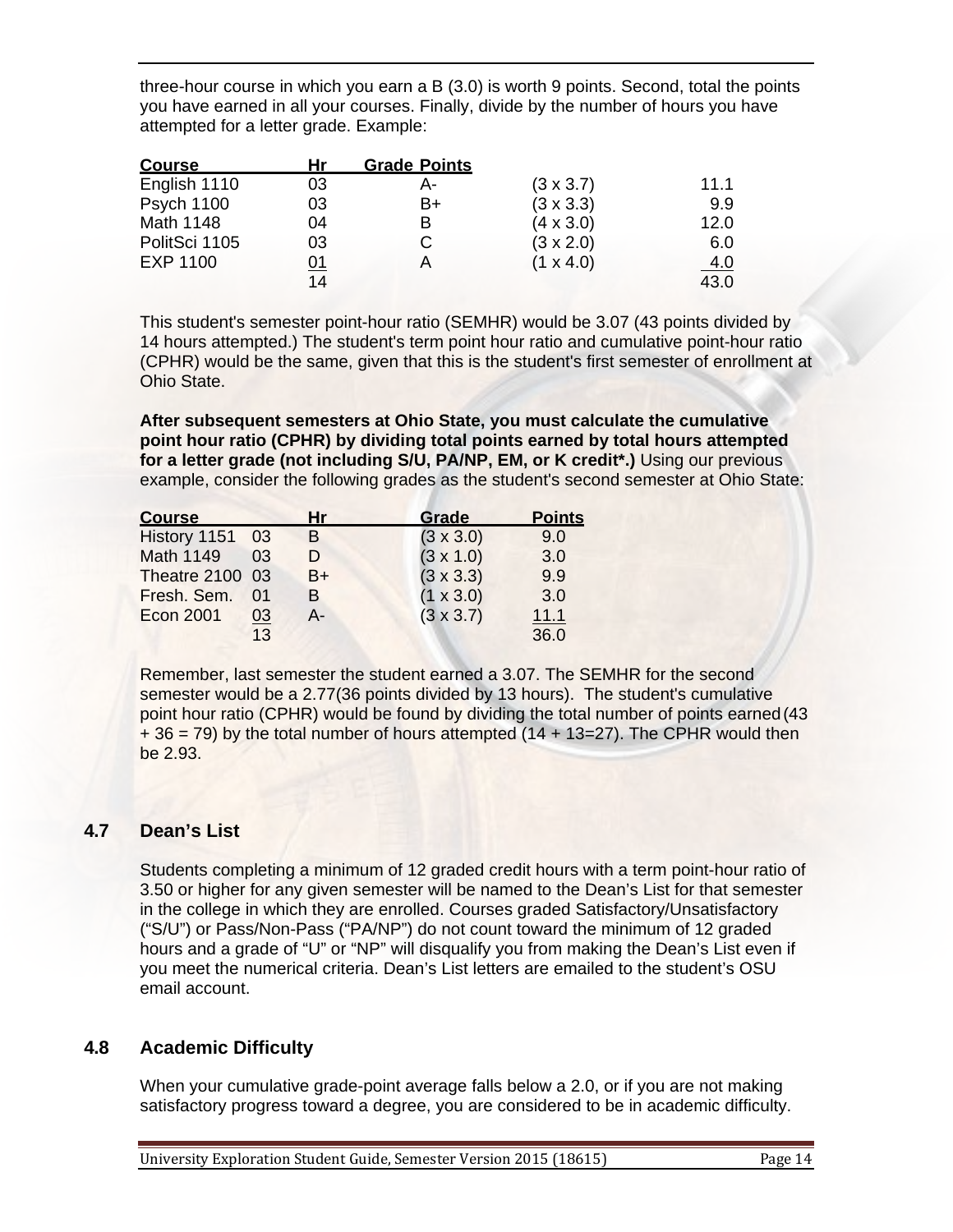This can lead to academic warning, probation, special-action probation, or even dismissal.

If you are in academic difficulty (even if your CPHR is above a 2.0), you should see your academic counselor as soon as possible to discuss the issues that may be affecting your academic performance and for advice on how to get back on track. It is your responsibility as a student to know your academic status. Below are descriptions of the different levels of academic difficulty.

Note that students moving from other academic units become subject to the conditions used in University Exploration for each academic action and will receive notification of their academic standing and conditions.

# **4.8.1 Academic Warning**

Generally, you will be placed on academic warning if you are a new freshman student and have a GPA just under a 2.0. You will receive an e-mail informing you of your status and should consult with your assigned academic counselor. Once your CPHR reaches a 2.0, you will no longer be on warning.

## **4.8.2 Academic Probation**

In most cases, you will be placed on academic probation if your GPA is below a 2.0. You will receive an e-mail informing you of your status and specifying the conditions of probation, including the minimum grade-point average you must achieve in the following term to avoid academic dismissal. You should consult with an academic counselor. Once your CPHR reaches a 2.0, you will be removed from Probation.

## **4.8.3 Probation by Special Action**

You may be placed on Special Action Probation, even if you have a CPHR above 2.0, when your college has determined, by a review of your grades, that you are not making satisfactory progress toward a degree. You will be sent an e-mail informing you of your status and specifying the conditions of probation, including the minimums you must achieve the following term to avoid academic dismissal.

Special action probation is used for University Exploration students who have a term GPA under 2.0, regardless of CPHR.

## **4.8.4 Academic Dismissal**

Any student in academic difficulty is at risk of being dismissed from the university. There is no specific CPHR or number of deficiency points that warrants a dismissal. These decisions are made on a case-by-case basis and given serious thought. You are a likely candidate for dismissal if you are on academic probation or probation by special action and continue to accumulate deficiency points, or if you do not show significant and steady academic progress, especially in your intended major. Dismissed students will be notified of their status by letter and by e-mail.

## **4.8.5 Reinstatement**

After being academically dismissed from the university, students can petition for reinstatement to the university after waiting for a period of two semesters. Reinstatement is not guaranteed, and simple desire to return is not sufficient support for a petition.

Petitioning students need to prove they are now ready to succeed if they are allowed to return to the university. It is advisable to take academic course work at another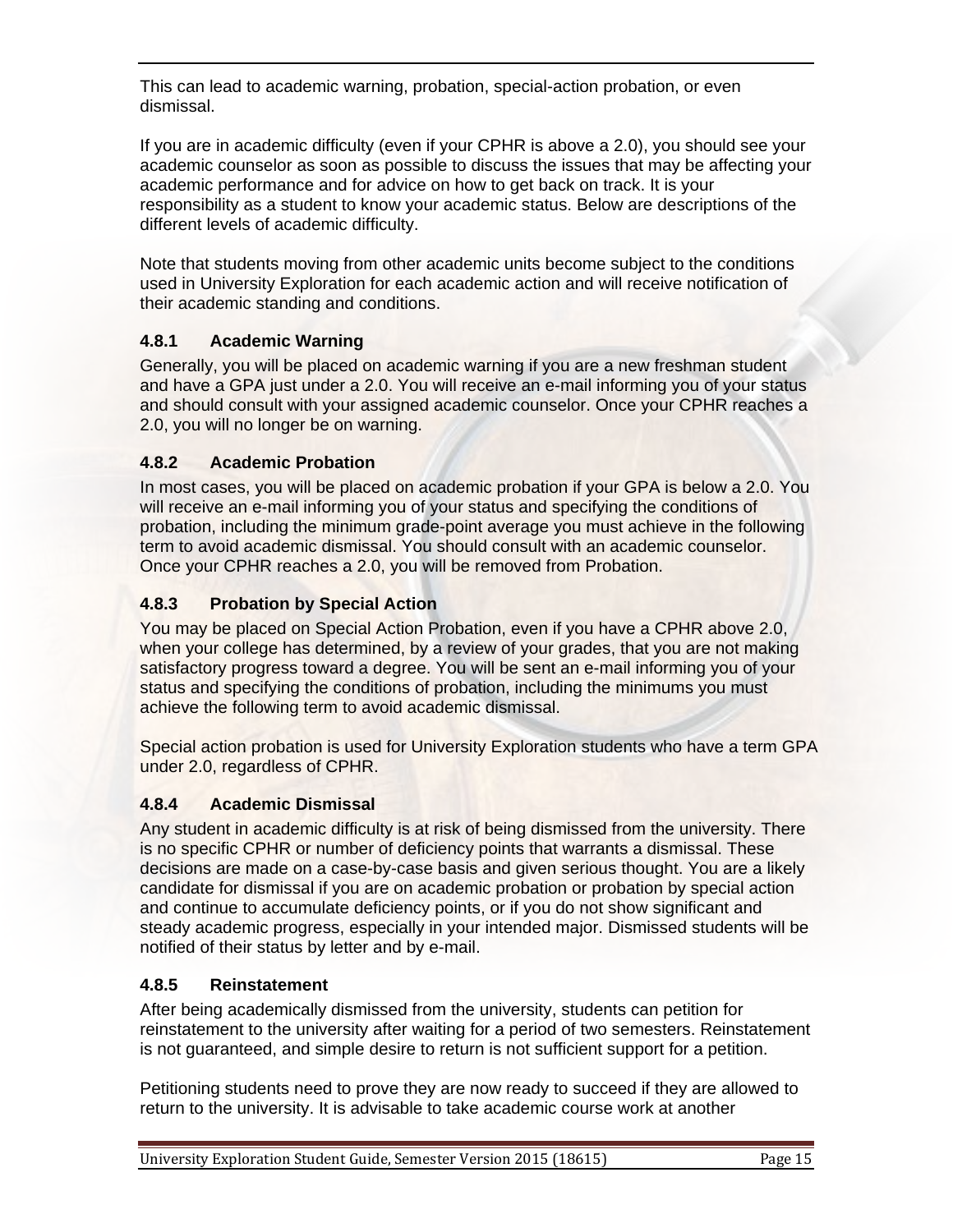institution during your time away from Ohio State, to demonstrate that you are capable of succeeding in quality college-level work. See an academic counselor if you are interested in attending another institution to help guide your course decisions for transfer back to Ohio State.

Under the majority of circumstances, students cannot be reinstated into University Exploration. As part of their time away from Ohio State, students are encouraged to choose an attainable major of interest. Reinstatement petitions should be discussed with the college that offers the major you intend to pursue.

# **4.8.6 Fresh Start**

If you have not been enrolled at the university for a full 5 (or more) years, you may petition for the Fresh Start Rule. Students who have a CPHR under a 2.0 or who have been dismissed from the university may want to petition to use Fresh Start. This will eliminate any deficiency points that you may have earned previously and will let you start at Ohio State with a clean CPHR (0.00.)

While all courses will remain on your permanent record, only courses in which you received a C- or higher will be counted for credit. Other course work will not be counted for credit towards any requirement, or toward graduation. You will return to Ohio State with a recalculated Cumulative Point-Hour Ratio of 0.00. You must complete a minimum of 30 semester credit hours after using the Fresh Start Rule before you are eligible to graduate.

Keep in mind that if you are considering applying to graduate or professional schools, or even to other colleges at Ohio State, their admissions processes will factor in all of your grades and may recalculate the original grade(s) into your total. You must earn at least 60 hours after utilizing Fresh Start to be considered for University Honors status.

# **4.8.7 How to Calculate Deficiency Points**

A student whose Cumulative Point-Hour Ratio (CPHR) has fallen below 2.00 is considered to be in academic difficulty. One index to measure the degree of academic difficulty is deficiency points. Deficiency points are defined as the number of credit points a student whose CPHR is below 2.00 should have earned in order to have a 2.00.

A GPA alone is not always the best way to gauge the extent of academic difficulty: a student with a GPA of 1.0, based on just 15 hours of work, is not as bad off, despite having a dramatically lower GPA, as a student with a GPA of 1.75 based on 100 hours of work.

Deficiency points provide a convenient index by which to assess the numerical extent of the problem. (The causes for the problem require a rather different, more personal assessment.) If your GPA is below a 2.0, deficiency points are the number of additional grade points you would need to have earned to have reached a 2.0. (If your GPA is a 2.0 or higher, you will not have any deficiency points.) You can calculate your deficiency points by multiplying your cumulative hours by 2 (the point value of a grade of C) and subtracting from that product your actual number of cumulative points.

Knowing how many deficiency points you have makes it easier to understand what you need to do to get back to good academic standing: one credit hour of "B" will remove one deficiency point; one credit hour of "A" will remove two deficiency points. The student with a GPA of 1.0 based on 15 credits of course work will have 15 deficiency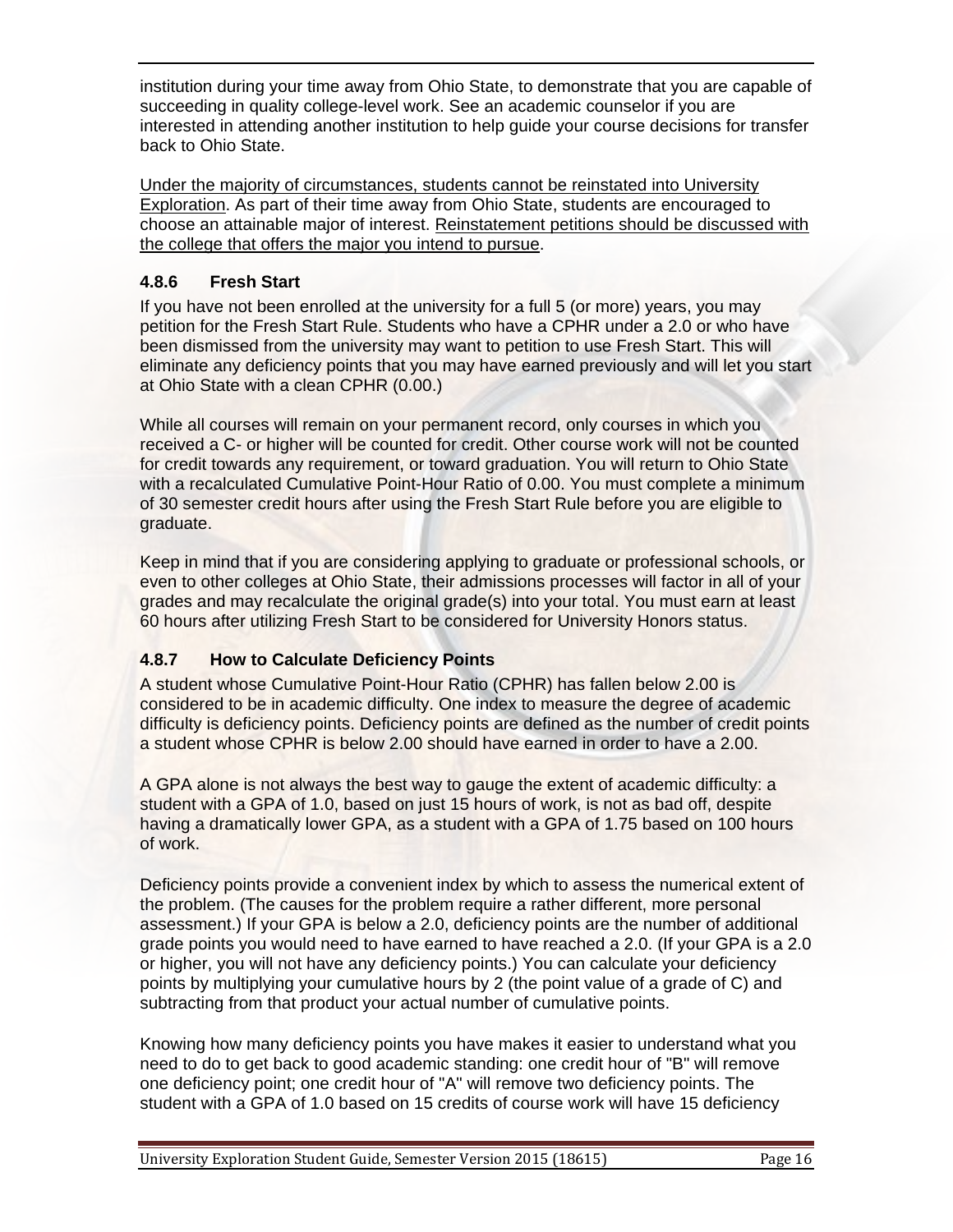points; the student with a 1.75 based on 100 hours of work will have 25 deficiency points.

Depending on the number of term or accumulated deficiency points, a student will be placed on Academic Warning, Academic Probation, or Special Action Probation and ultimately may be Academically Dismissed from the university. (Remember, students can also be placed on academic warning, probation, special-action probation, or dismissal if they are not making satisfactory progress toward a degree.)

# **4.9 Code of Student Conduct and Committee on Academic Misconduct**

Students who enroll at Ohio State agree to abide by the [Code of Student Conduct.](http://studentaffairs.osu.edu/pdfs/csc_12-31-07.pdf) Each student is responsible for becoming familiar with the rules and regulations of The Ohio State University. The Office of Student Judicial Affairs has prepared the following synopsis of the Code of Student Conduct: The code exists to protect the persons, their rights and the property of the University community. The code applies to the conduct of all students and registered student organizations while on University premises; while on professional practice assignment; on assignment which is associated with academic course requirements; or while involved with a University-related activity or a registered student organization activity. There are certain types of conduct which may lead to disciplinary action against a student or student organization in addition to criminal charges in some cases.

Student Conduct also refers to academic integrity in coursework. More information and tips for avoiding academic misconduct can be found at the [Committee on Academic](http://oaa.osu.edu/coam.html) [Misconduct website.](http://oaa.osu.edu/coam.html)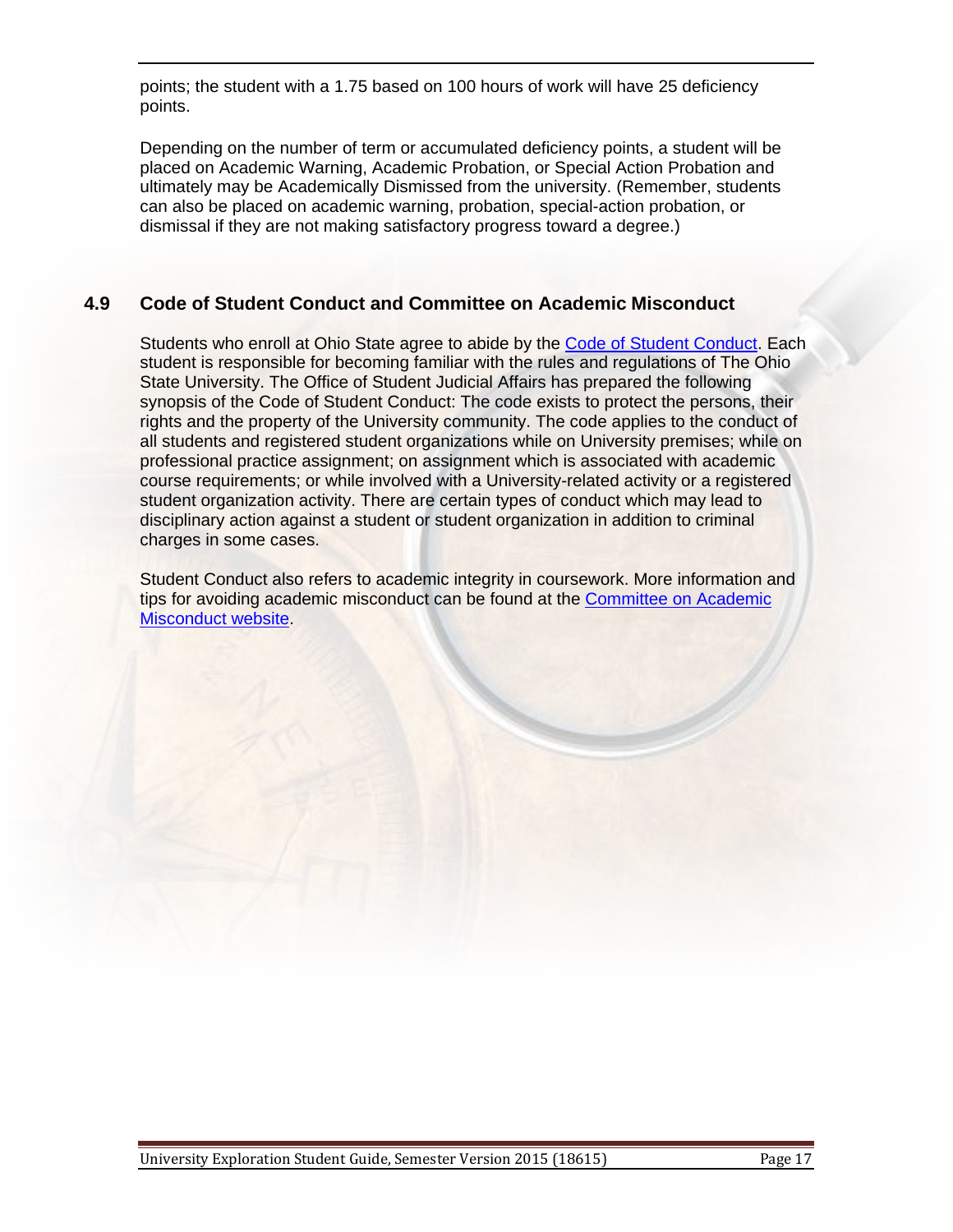## **4.10 Plagiarism**

The following statement is adapted from the definition of plagiarism as understood by the Department of English. Although this statement was developed to apply specifically to the courses in first-year English composition, it is referred to widely in cases involving charges of plagiarism throughout the university. Every student is responsible for reading and understanding this statement.

"Because the purpose of university writing assignments is to improve your ability to express yourself in writing, your papers and exercises must be your own work. To submit to your instructor a paper that is not truly the product of your own mind and skill is to commit plagiarism. To put it bluntly, plagiarism is the act of stealing the ideas and/or the expression of another and representing them as your own. It is a form of cheating and a kind of academic misconduct, which can incur severe penalties. It is important, therefore, that you understand what it consists of, so that you will not unwittingly jeopardize your college career.

Plagiarism can take several forms. The most obvious form is a word-for-word copying of someone else's work, in whole or in part, without acknowledgement, whether that work be a magazine article, a portion of a book, a newspaper piece, material from a web site, another student's essay, or any other composition not your own. Any such verbatim use of another's work must be acknowledged by (1) enclosing all such copied portions in quotation marks and by (2) giving the original source either in the body of your essay or in a footnote. As a general rule, you should make very little use of quoted matter in your essays, papers, or other written work.

A second form of plagiarism is the unacknowledged paraphrasing of the structure and language of another person's work. Changing a few words of another's composition, omitting a few sentences, or changing their order does not constitute original composition and therefore can be given no credit. If such borrowing or paraphrase is ever necessary, the source must be scrupulously indicated by footnotes.

Still another form of plagiarism is more difficult to define. It consists of writing a theme based solely on the ideas of another. Even though the language is not the same, if

the thinking is clearly not your own, then you have committed plagiarism. If, for example, in writing a theme you reproduce the structure and progression of ideas in an essay you have read, or a speech you have heard, you are not engaging your own mind and experience enough to claim credit for writing your own composition

How then, you may ask, can I be original? Am I to learn nothing from others? There are several answers to such questions.

Of course you have come to the university to learn, and this means acquiring ideas and exchanging opinions with others. But no idea is ever genuinely learned by copying it down in the phrasing of somebody else. Only when you have thought through an idea in terms of your own experience can you be said to have learned, and when you have done that, you can develop it on paper as the product of your own mind. It is your mind we are trying to train and evaluate. When, therefore, you are given a writing assignment, do not merely consult books or articles or web sites or friend's themes in search of something to say. If an assignment baffles you, discuss it with your instructor. And if you are directed to use printed sources, in English or in other courses, consult your instructor about how to proceed. There is an art to taking notes and doing research; careless note-taking can lead to plagiarism.

Why be so concerned about plagiarism? Because it defeats the ends of education. If a student were given credit for work that is not his or her own, then those grades would be meaningless. That student's college degree would become a mere sheet of paper, and the integrity of the university would be undetermined. To protect the conscientious student, therefore, and to guarantee the quality of an Ohio State education, the university assesses heavy penalties against those who plagiarize. By Faculty Rules, penalties for plagiarism range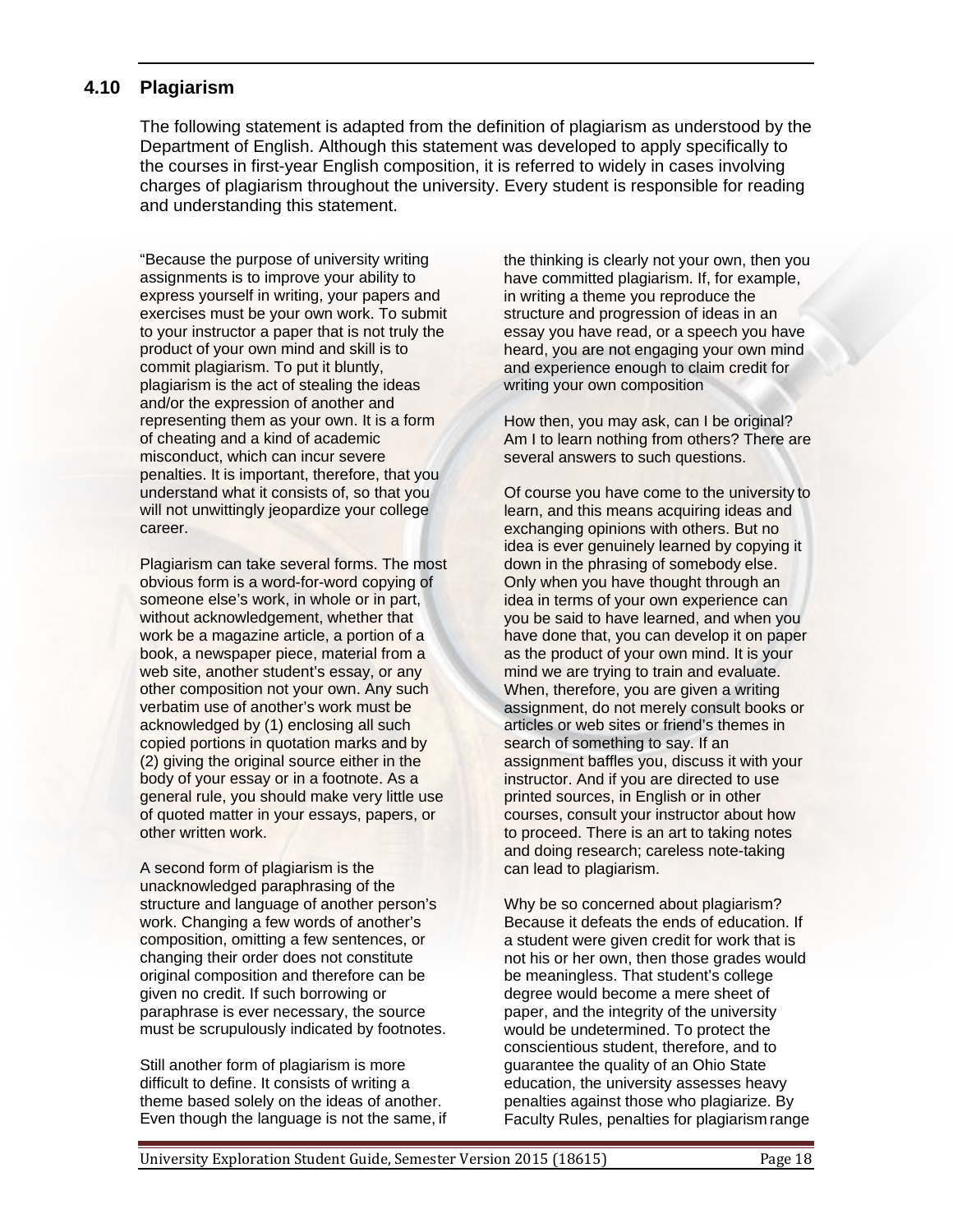from an "E" grade in the course to dismissal from the university. If these penalties seem severe, remember that your integrity and the integrity of the university itself are at stake.

Finally, the university cannot prevent a student from plagiarizing, but it can make sure that every student knows what plagiarism is, what the penalties for it are,

and the serious jeopardy in which it places his or her future career. Hence this statement. Read it carefully. If you do not understand it fully, consult your instructor. IF YOU HAVE ANY DOUBTS ABOUT THE ORIGINALITY OF A PAPER YOU HAVE WRITTEN, SEE YOUR INSTRUCTOR BEFORE YOU TURN IT IN."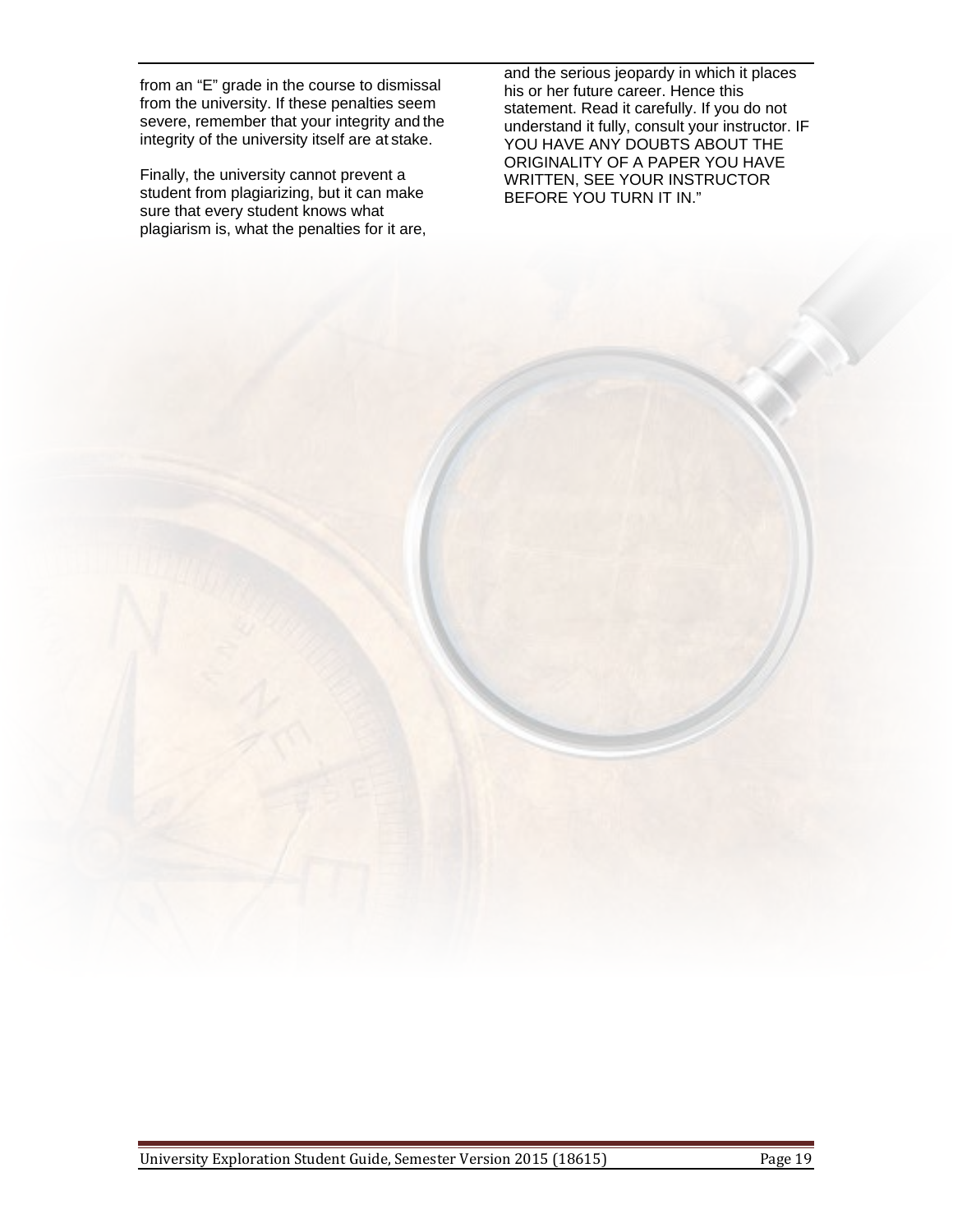# **5 Transfer Credit Information**

## **5.1 Overview**

When students transfer to Ohio State from another institution, they bring with them varying amounts of transfer credit. Ohio State will need to receive official transcripts in order to post transfer credit. These need to be sent to [Ohio State's Admissions Office,](http://undergrad.osu.edu/) not to your college office. This credit will take a few weeks to be posted to your record. The grades you earn in transferred courses do not transfer to Ohio State; courses taken at another institution are designated with a "K" in the grading column. Also, your Grade Point Average (GPA) from courses taken at another institution does not transfer to Ohio State. However, some colleges will take your transfer GPA into account for the purposes of admission into a competitive major.

There are several [types of transfer credit.](http://registrar.osu.edu/transfer_credit/index.asp) These are outlined below.

## **5.1.1 Direct Equivalency**

This means that the course transferred was similar enough in content that the student was awarded direct credit for an existing OSU course. If you earn direct equivalency credit for a course, it will look like this on your record:

| <b>Department</b> | <b>Course Number</b> | Grade |
|-------------------|----------------------|-------|
| Psychology        | 1100                 | K     |

## **5.1.2 General Credit**

General credit is awarded when there may be an equivalent course at Ohio State, but the transfer credit evaluator could not make that determination without further information.

Students have the opportunity to have general credits evaluated by the departments in order to determine if a direct equivalency exists. Until these courses are evaluated, they are not counted towards any specific requirement other than total hours towards graduation.

It is vital that you have general credits evaluated early in your college career to determine what courses you still need to take and to avoid taking a course that you may already have taken at another institution. If you earn general credit for a course, it will look like this on your record:

| <b>Department</b> | <b>Course Number</b> | Grade |
|-------------------|----------------------|-------|
| Psychology        | G000.01              |       |

#### **5.1.3 Special Credit**

Special credit is awarded when no specific course equivalent exists at The Ohio State University. These credit hours are not counted towards any specific requirement other than graduation.\* Special credit is usually used as elective hours.

\*In some cases, special credit may be used to fulfill degree requirements. After students declare their major, they should contact their new college office regarding the use of special credit to fulfill degree requirements.

If you earn special credit for a course, it will look like this on your record:

| <b>Department</b> | <b>Course Number</b> | Grade |
|-------------------|----------------------|-------|
| Psychology        | S000.01              | Κ     |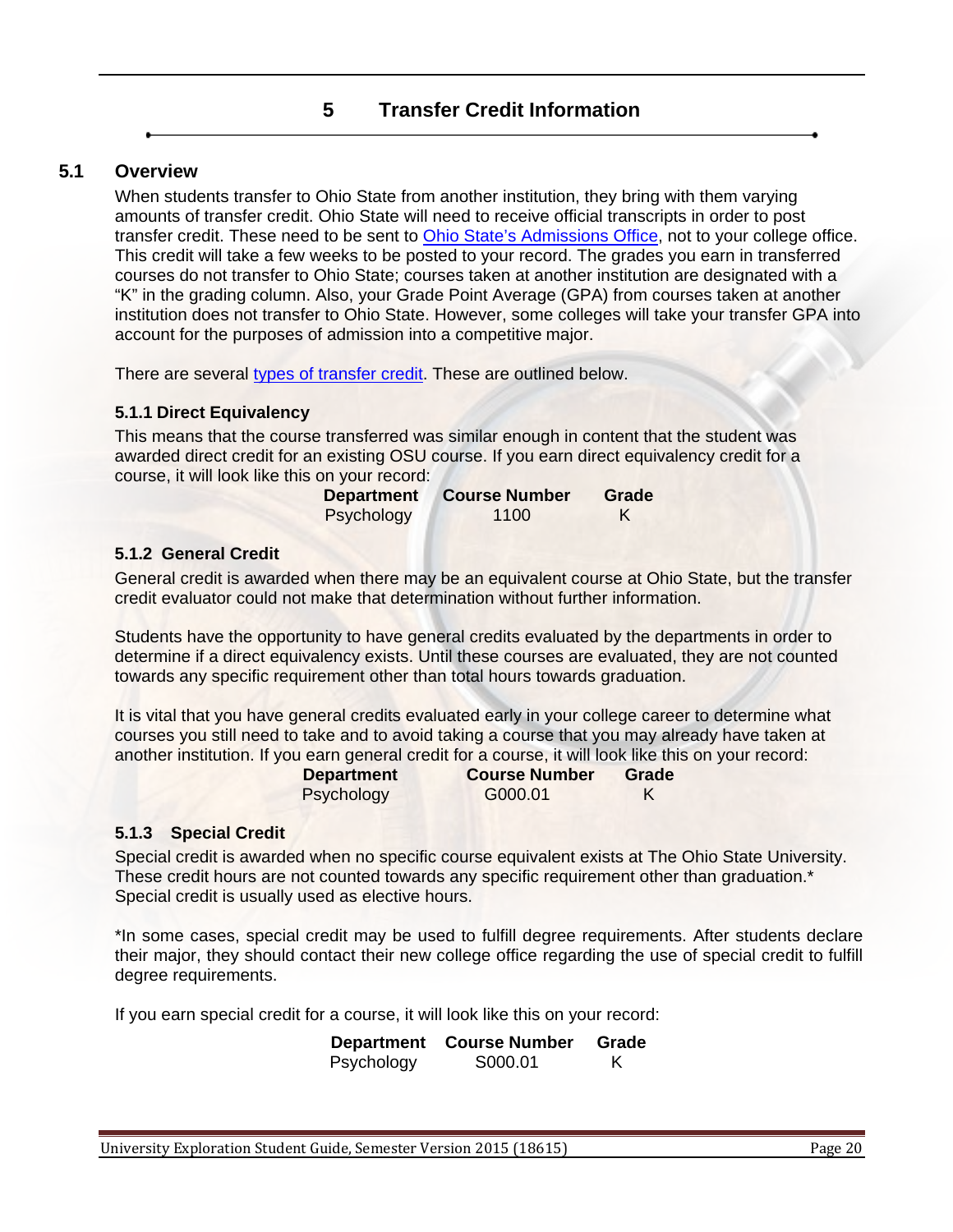## **5.1.4 Technical Credit**

Technical credit is awarded for technical course work that is acceptable as undergraduate credit at The Ohio State University. Technical credit may count toward some degrees, but will not be counted towards specific degree requirements unless your degree-granting college determines otherwise.\*

\*In some cases, technical credit may be used to fulfill degree requirements. After students declare their major, they should contact their new college office regarding the use of technical credit to fulfill degree requirements.

If you earn technical credit for a course, it will look like this on your record:

| <b>Department</b> | <b>Course Number</b> | Grade |
|-------------------|----------------------|-------|
| Psychology        | T000.01              |       |

### **5.1.5 Deferred Credit**

This designation is used for course work for which you have not yet been awarded transfer credit. For a determination about whether credit will be awarded for the course, you should see the transfer credit evaluator in the appropriate department at Ohio State. Any materials and information you can provide about the course will help the evaluator in making that decision.

## **5.2 Transfer Credit Evaluations**

Each department handles transfer credit evaluations of general credit through their own offices. Visit the [Transfer Credit Coordinator list](http://registrar.osu.edu/transfer_credit/tcc_list.asp) for contact information. Locate the correct department on the list and contact the designated person listed.

Remember that the application, if any, of special and technical credit to your degree will be determined **after** you declare your major through your degree-granting college.

If you are unsure about what credits need to be evaluated, consult with your Exploration academic counselor.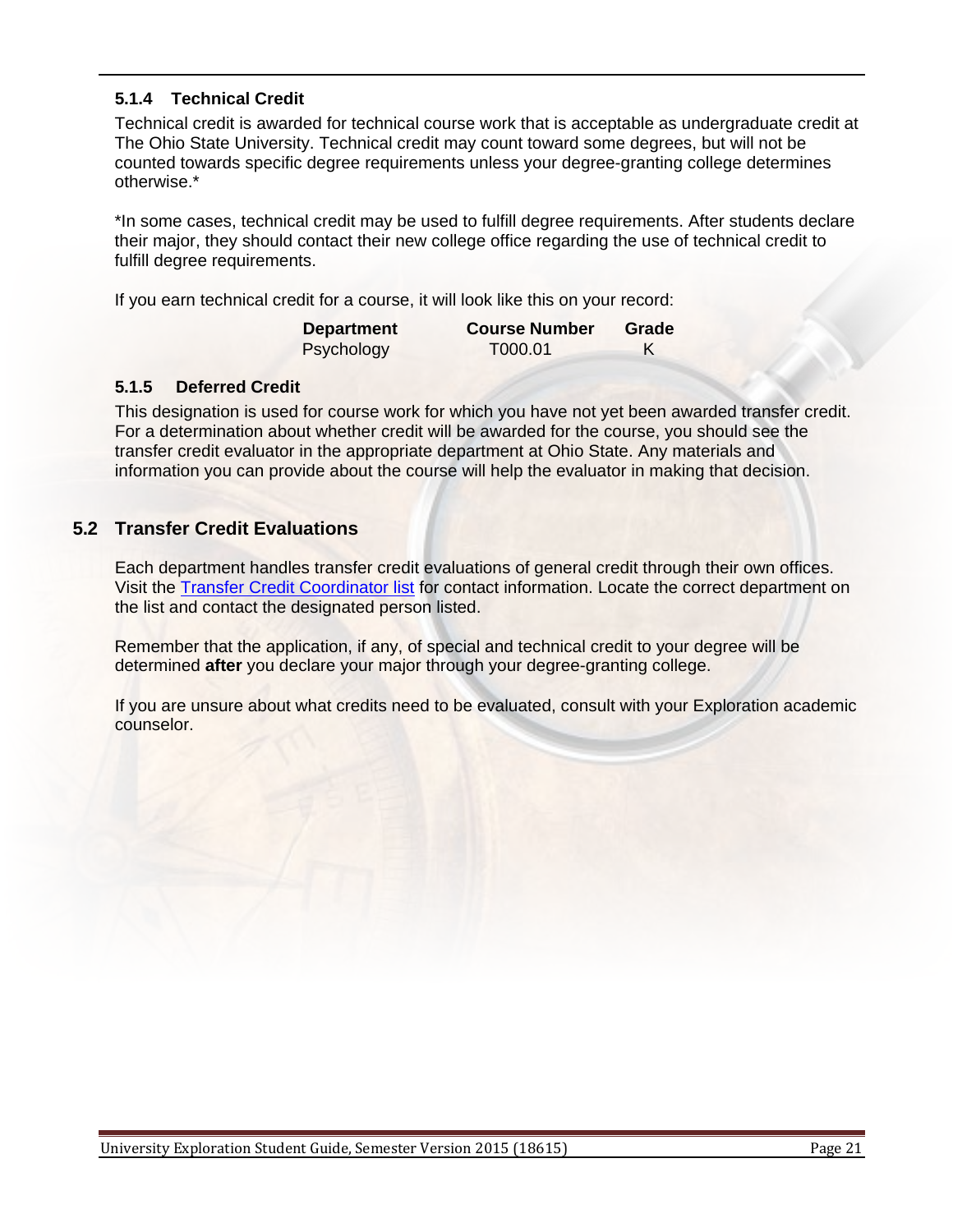# **6.1 Scheduling Considerations**

As you plan your schedule for each term, consider these issues:

- ♦ **Why are you taking the course you are scheduling? (If you don't know, find out!)**
- Does this course help clarify your choice of major?
- ♦ Is the course required for your pre-major or major you are considering? Is it a prerequisite to a required pre-major or major course?
- Does the course meet a GEC/GE requirement? Talk to your Exploration Academic Counselor about the GEC/GE requirements for specific majors.
- Is the course an elective? (Electives can be used to explore possible majors or minors, to complement a major or minor, to pursue a personal interest in a subject, to enhance job or life skills, to do internships, to study abroad, etc.)
- Is the course part of a sequence, and, are you able to proceed through the sequence in a timely way? (Many students make the mistake of taking one or two semesters of a foreign language, then waiting a year or more before taking the next course in the language. This puts them at a great disadvantage and requires extra work in order to catch up. Avoid these situations—plan how you will proceed through sequenced courses.)

## **6.2 Planning Your Schedule**

#### **6.2.1 Steps to Take Before Scheduling**

- **Consult your academic counselor(s) for guidance in selecting courses.**
	- ♦ **Note**: **Plan to see your academic counselor well before your registration appointment**. If you wait, you may not be able to get a meeting until after your registration appointment begins, and you will lose valuable scheduling priority. The planning process for scheduling for future semesters is ongoing, and much of the work can be done well in advance. The longer you wait to plan and to see your academic advisor, the more likely you will have fewer courses to choose from when you're finally ready to schedule.
- Consult the [Course Offerings](http://buckeyelink.osu.edu/) Bulletin.
- ← Consult the **[Schedule of Classes](http://buckeyelink.osu.edu/)** to find out:
	- ♦ Which courses are offered in the upcoming term?
	- ♦ When are courses offered?
	- ♦ What are the class numbers of the courses you would like to take?
- $\checkmark$  Plan a tentative schedule. Make sure you have backup choices in case your first-choice courses are no longer available when your registration appointment begins. If you planto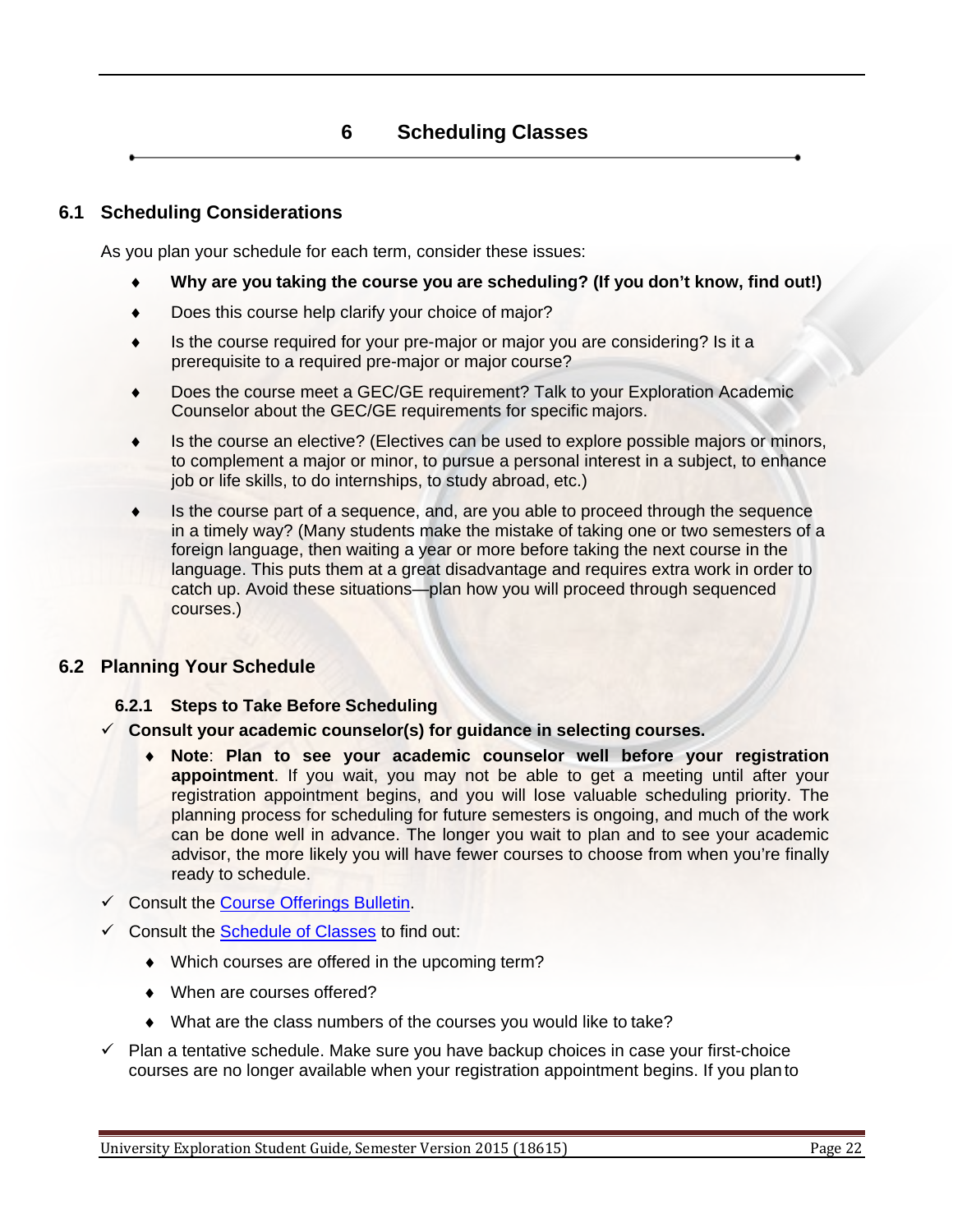take five courses, select five primary and five backup choices.

 $\checkmark$  Note your enrollment appointment time. To maximize your chances of getting into the courses you want, schedule [as soon as your enrollment appointment](http://buckeyelink.osu.edu/) begins.

## **6.2.2 Scheduling Resources**

## **[Course Bulletin](http://buckeyelink.osu.edu/) shows:**

- ♦ course descriptions, course content
- prerequisites, restrictions
- The Course Offerings Bulletin is not always reliable when it comes to the semesters when courses will be offered; always check with the appropriate department if you need to know which terms a particular class will beoffered.

## **[Master Schedule](http://buckeyelink.osu.edu/) of Classes indicates:**

- ♦ course offerings for the specific term/semester
- ♦ dates and deadlines
- information on live registration, using the Web registration system, wait listing, clearing holds

## **GE/GEC Sheets and Major Information Sheets**

◆ GE/GEC & Curriculum Sheets can be obtained from your academic counselor

# **Degree Audits and [Advising Reports](http://buckeyelink.osu.edu/) (unofficial transcript)**

- ♦ Degree Audit shows how the courses you have taken are applied to degree requirements in different majors
- ♦ Advising Reports are unofficial transcripts that show your academic historyin chronological order.

## **Department and College Offices and Web Sites**

- ♦ Provide information about requirements, and opportunities, etc.
- ♦ May offer course syllabi for review

# **6.2.3 Class Search**

To see the available course offerings for a particular semester, visit [My Student Center.](http://buckeyelink.osu.edu/) You can search by department name and course number to obtain information not only about what courses are offered, but also about the number of seats that remain open in the course. Courses offered in multiple sections will provide that information for all sections of the course.

The university has also produced two helpful videos demonstrating how to search for and enroll in classes. These videos review [searching for classes](http://screenr.com/xZp) and [enrolling in classes.](http://screenr.com/Scp)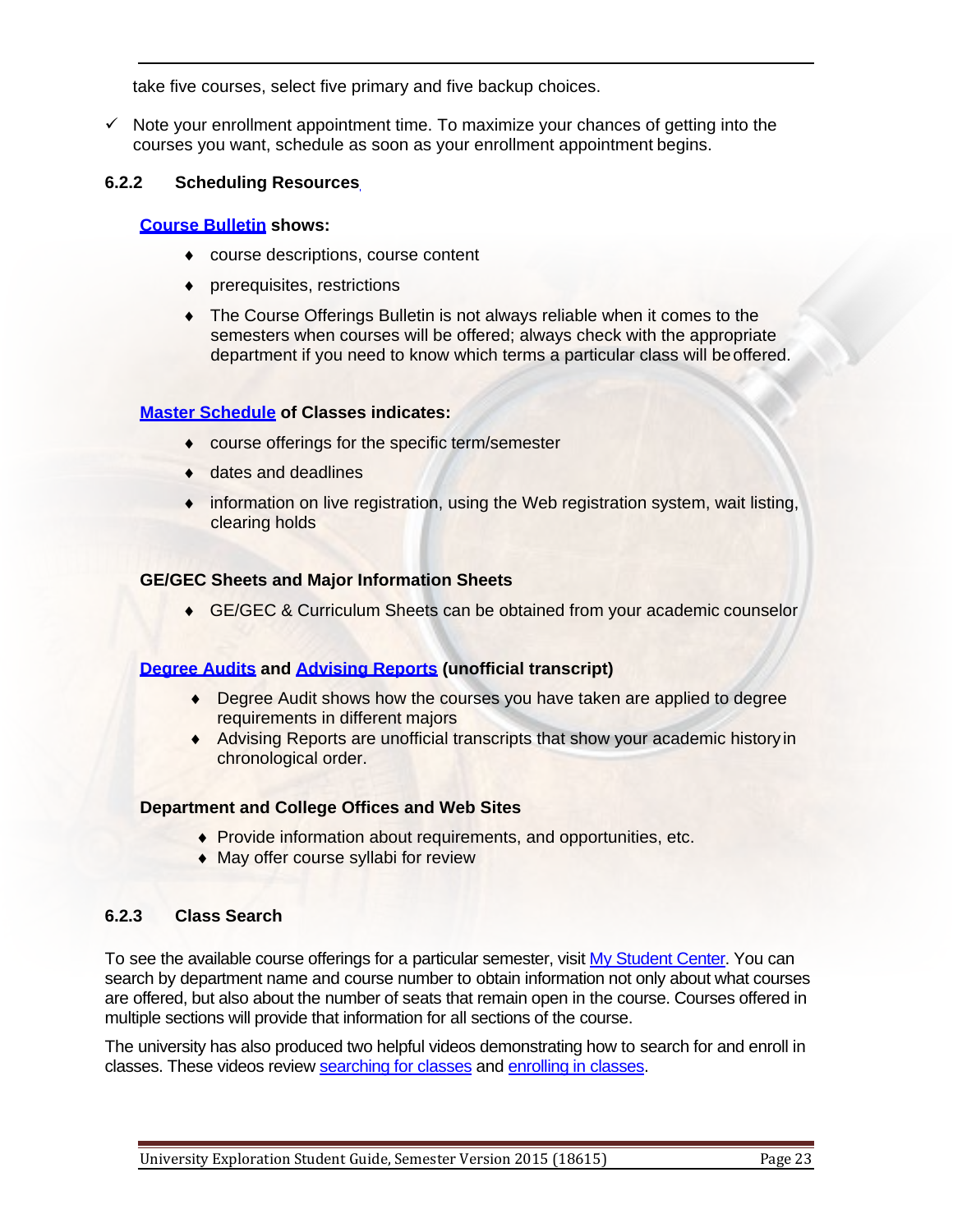In My [Student Center,](http://buckeyelink.osu.edu/) click on the **Class Search** tab and use the pull-down menu to select the term (semester and year) for which you would like to schedule. Select the preferred **Term**  and click **Go**. Note, on semesters there will be an Autumn and Spring Semester, May term and Summer session. Both the Autumn and Spring Semesters will also have sessions within them.

| my class schedule<br>class search<br>add<br>edit<br>drop                                             |  |
|------------------------------------------------------------------------------------------------------|--|
| <b>Class Search</b>                                                                                  |  |
| Select an institution, term and search method.<br>Select the Term; click Go<br>Click GO to continue. |  |
| $\checkmark$<br>The Ohio State University<br><b>Institution</b>                                      |  |
| 1090 - Winter 2009<br>v<br><b>Term</b>                                                               |  |
| Go                                                                                                   |  |

Next, select the appropriate campus (**Columbus**). Then select the department name (**Course Subject**), and type in the course number for which you want to search. Click **Search**.

| <b>Search for Classes</b>          |                                                                                                         |                                                             |
|------------------------------------|---------------------------------------------------------------------------------------------------------|-------------------------------------------------------------|
|                                    |                                                                                                         |                                                             |
|                                    | Select at least 2 search criteria. Click Search to view your search results.                            |                                                             |
| campus.<br><b>Campus</b>           | $\triangledown$ Required - If you fail to enter a campus, you risk scheduling a class on the wrong<br>▼ | <b>Select Columbus</b><br>campus.                           |
| ▽ Class Search (select at least 2) |                                                                                                         |                                                             |
| <b>Subject</b>                     | ▼                                                                                                       |                                                             |
| <b>Course Number</b>               | is exactly                                                                                              |                                                             |
| <b>Course Career</b>               | ▼                                                                                                       |                                                             |
|                                    | Show Open Classes Only                                                                                  |                                                             |
|                                    | <b>Open Entry/Exit Classes Only</b>                                                                     | Enter the Course Subject and<br>number of the course if you |
| <b>Additional Search Criteria</b>  |                                                                                                         | know it. (Ex: Math 1075). Click<br>Search.                  |
| Return to Add Classes              |                                                                                                         | CLEAR<br><b>SEARCH</b>                                      |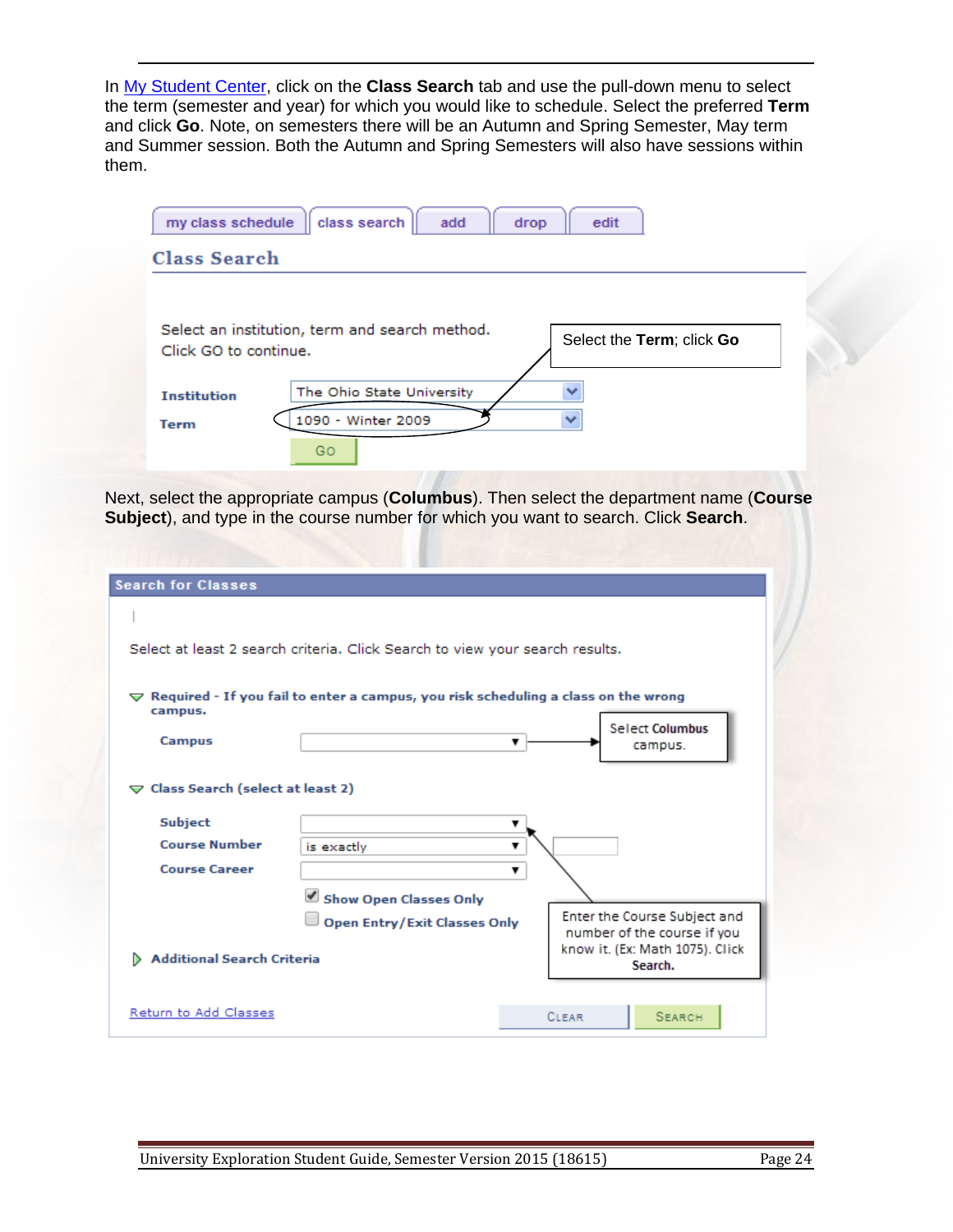The result is an up-to-date listing of the sections, times, and room locations for the course you have searched. It also provides current information about whether or not the course is still open. **Don't forget to expand the "View All Sections" area to see ALL of the available sections for a course.**

| <b>Class Search Results</b><br>When available, click View All Sections to see all sections of the course.<br>Search criteria are visible for reference<br>The Ohio State University   Winter 2009<br>The following classes match your search c " "> Course Subject:<br>Mathematics, Course Number is exactly ', Course Career:<br>Undergraduate, Show Open Classes Only: Yes, Campus: Columbus<br>Closed<br>Wait List<br>Open<br>Indicators show the Status of<br>CHANGE INSTITUTION OR TERM<br><b>START A NEW SEARCH</b><br>each class section |  |  |  |
|-------------------------------------------------------------------------------------------------------------------------------------------------------------------------------------------------------------------------------------------------------------------------------------------------------------------------------------------------------------------------------------------------------------------------------------------------------------------------------------------------------------------------------------------------|--|--|--|
|                                                                                                                                                                                                                                                                                                                                                                                                                                                                                                                                                 |  |  |  |
|                                                                                                                                                                                                                                                                                                                                                                                                                                                                                                                                                 |  |  |  |
|                                                                                                                                                                                                                                                                                                                                                                                                                                                                                                                                                 |  |  |  |
|                                                                                                                                                                                                                                                                                                                                                                                                                                                                                                                                                 |  |  |  |
|                                                                                                                                                                                                                                                                                                                                                                                                                                                                                                                                                 |  |  |  |
|                                                                                                                                                                                                                                                                                                                                                                                                                                                                                                                                                 |  |  |  |
|                                                                                                                                                                                                                                                                                                                                                                                                                                                                                                                                                 |  |  |  |
| Navigation tools<br>Precollege Mathematics I<br>▽<br><b>MATH</b>                                                                                                                                                                                                                                                                                                                                                                                                                                                                                |  |  |  |
| First $1-3$ of 7 $\blacksquare$ Last<br><b>View All Sections</b>                                                                                                                                                                                                                                                                                                                                                                                                                                                                                |  |  |  |
| 0010-LEC(14002)<br><b>Status</b><br><b>Section</b><br>Session Regular                                                                                                                                                                                                                                                                                                                                                                                                                                                                           |  |  |  |
| Instructor<br><b>Meeting Dates</b><br><b>Days &amp; Times</b><br>Room                                                                                                                                                                                                                                                                                                                                                                                                                                                                           |  |  |  |
| MoTuWeThFr 8:30AM -<br>Staff<br><b>TBA</b><br>$1/5/2009 - 3/22/2009$<br>9:18AM                                                                                                                                                                                                                                                                                                                                                                                                                                                                  |  |  |  |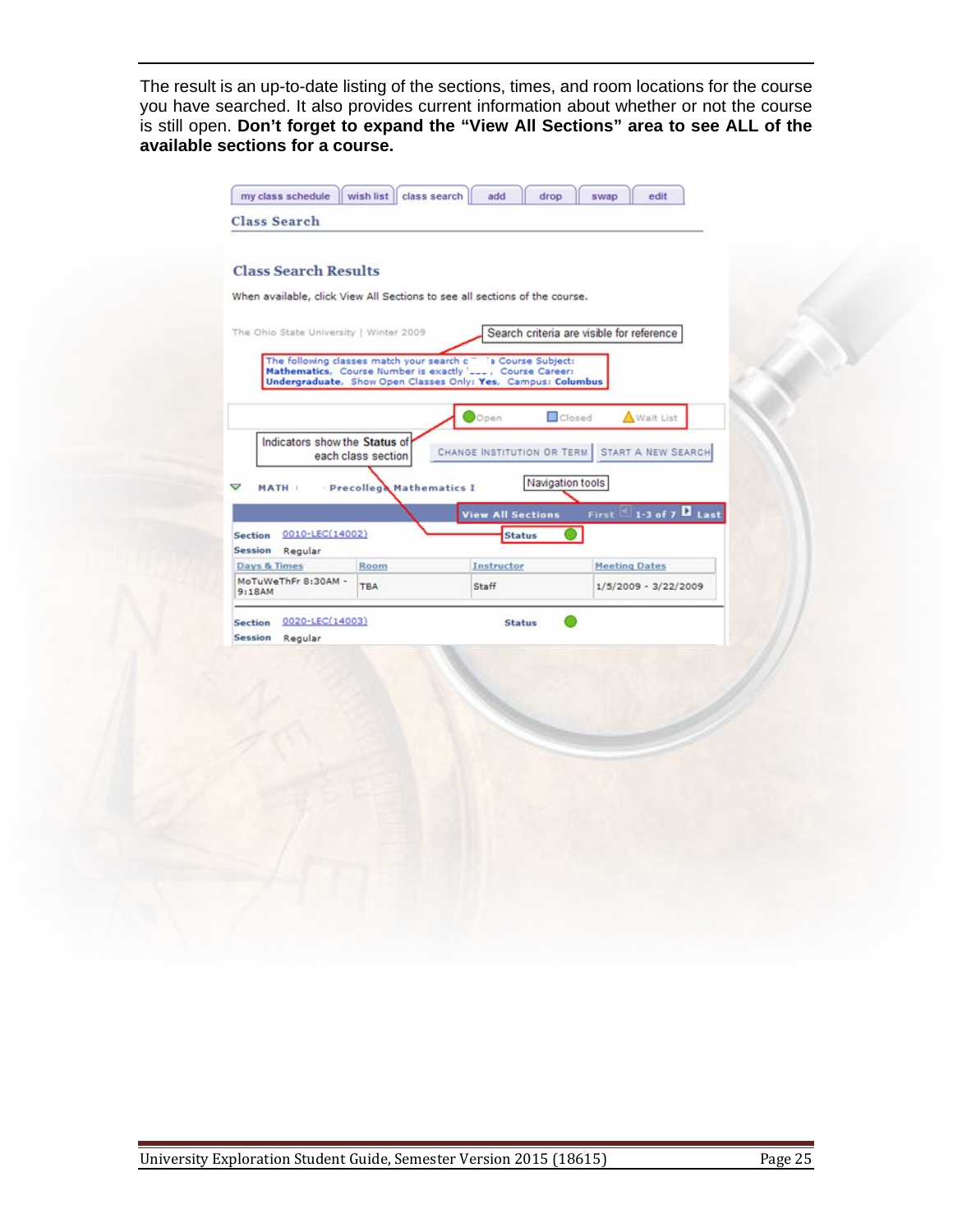You can also search for classes using additional criteria, so if you are looking for a particular day, time, or mode of instruction, you can limit your search. Leave the **Course Subject** box empty and click on **Additional Search Criteria**.

| <b>Search for Classes</b>                                 |                                                                                                      |
|-----------------------------------------------------------|------------------------------------------------------------------------------------------------------|
| The Ohio State University   Autumn 2014                   |                                                                                                      |
|                                                           | Select at least 2 search criteria. Click Search to view your search results.                         |
| campus.                                                   | $\triangledown$ Required - If you fail to enter a campus, you risk scheduling a class on the wrong   |
| <b>Campus</b>                                             | Be sure to select<br>Columbus<br>▼<br>Columbus campus.                                               |
| <b>▽</b> Class Search (select at least 2)                 | Leave the Course                                                                                     |
| Subject<br><b>Course Number</b>                           | Subject empty to search<br>▼<br>using additional<br>is exactly<br>۷.                                 |
| <b>Course Career</b>                                      | Undergraduate<br>7                                                                                   |
|                                                           | Show Open Classes Only<br><b>Open Entry/Exit Classes Only</b><br>Click Additional Search Criteria to |
| Additional Search Criteria                                | search by day, time, instructor,<br>mode of instruction, or by GE                                    |
| <b>Meeting Start Time</b>                                 | category.<br>greater than or equal to<br>▼                                                           |
| <b>Meeting End Time</b>                                   | less than or equal to<br>▼                                                                           |
| <b>Days of Week</b>                                       | include only these days<br>▼                                                                         |
|                                                           | Mon Tues Wed Thurs Fri<br>Sat Sun                                                                    |
| <b>Instructor Last</b><br><b>Name</b><br><b>Class Nbr</b> | begins with<br>▼<br>3                                                                                |
| <b>Course Keyword</b>                                     | $\rm _{(2)}$                                                                                         |
| <b>Minimum Units</b>                                      | greater than or equal to<br>▼                                                                        |
| <b>Maximum Units</b>                                      | less than or equal to<br>▼                                                                           |
| <b>Course Component</b>                                   | ▼                                                                                                    |
| <b>Session</b>                                            | 7                                                                                                    |
| <b>Mode of Instruction</b>                                | ▼                                                                                                    |
| <b>Location</b>                                           | 7                                                                                                    |
| <b>Course Attribute</b>                                   | ▼                                                                                                    |
| <b>Course Attribute Value</b>                             | ▼                                                                                                    |
| <b>Return to Quick Enrollment</b>                         | <b>SEARCH</b><br>CLEAR                                                                               |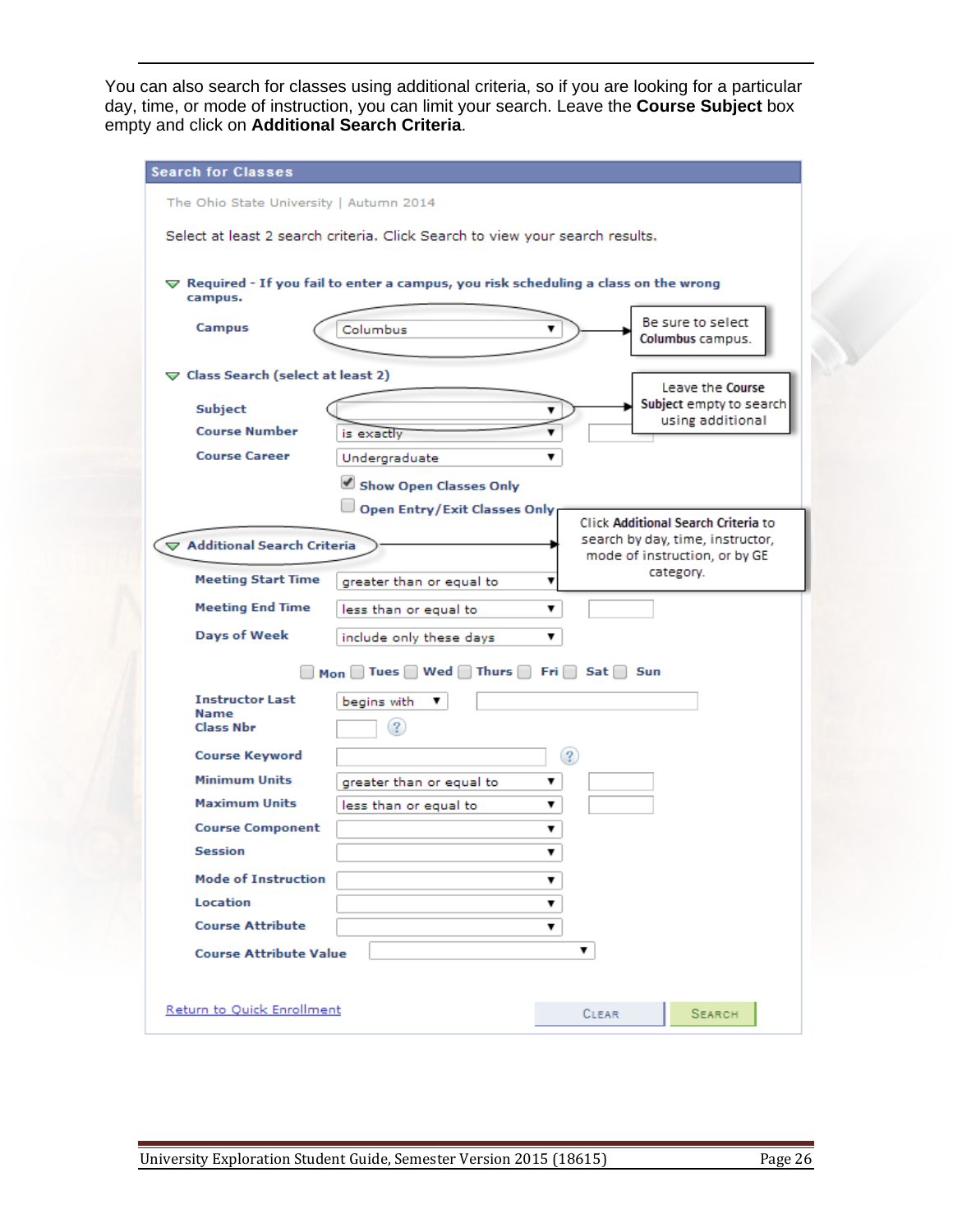# **6.3 Scheduling for Classes**

You can see when you will be able to register for classes in your Student Center. Once your enrollment appointment has opened, you should schedule for classes as close to that time as possible. You will register for classes using 'My Student Center' in BuckeyeLink. You will log on using your Ohio State username and password.

## **6.3.1 Scheduling in My Student Center**

Once you are in the Student Center, click on "Add a Class."

| <b>Enrollment</b>                                   |                 | <b>Q</b> URL<br><b>Deadlines</b>    |                                               | <b>SEARCH FOR CLASSES</b>                                                                   |
|-----------------------------------------------------|-----------------|-------------------------------------|-----------------------------------------------|---------------------------------------------------------------------------------------------|
| My Class Schedule<br>Add a Class                    |                 | This Week's Schedule                |                                               | $\overline{\phantom{a}}$ Holds                                                              |
| Drop a Class                                        |                 | Class                               | Schedule                                      | Registration Lock                                                                           |
| <b>Enrollment Verification</b>                      | Ëò              | <b>ART</b><br>$-0010$<br>LAB (2817) | TuTh 12:30PM -<br>1:18PM<br>Jennings 0155     | details D                                                                                   |
| <b>Academic History</b><br>Grades<br><b>DARSweb</b> | E.              | CHEM  0010<br>LEC (5591)            | MoWeFr 10:30AM -<br>11:18AM<br>McPherson 1015 | To Do List                                                                                  |
| $\vee$ $(\rangle)$<br>other academic                | Bb <sup>1</sup> | 3011<br>CHEM<br>REC (5592)          | Tu 9:30AM -<br>11:18AM<br>Location: TBA       | No I Dos.<br><b>Enrollment Dates</b>                                                        |
|                                                     |                 |                                     | weekly schedule >                             | <b>Enrollment Appointment</b><br>You may begin enrolling<br>for the nuturity zous           |
| <b>Finances</b>                                     |                 |                                     |                                               | Regular Academic Session                                                                    |
| <b>My Account</b>                                   |                 | <b>Account Summary</b>              |                                               |                                                                                             |
|                                                     |                 |                                     |                                               | Once you find a class you want to take, you will click select class next to the section for |
|                                                     |                 |                                     |                                               | which you want to register. This will place the course into your 'shopping cart' which is   |

|                                                                 |                 | <b>View All Sections</b> | $1 - 5 - 1$<br><b>First</b><br>Last |
|-----------------------------------------------------------------|-----------------|--------------------------|-------------------------------------|
| $10 - LEC(1080)$<br><b>Section</b><br><b>Session</b><br>Regular |                 | <b>Status</b>            | select class                        |
|                                                                 |                 |                          |                                     |
| <b>Days &amp; Times</b>                                         | <b>Room</b>     | <b>Instructor</b>        | <b>Meeting Dates</b>                |
| Fr 1:30PM - 3:18PM                                              | Schoenbaum 0105 | Marc Harris Smith        | 6/22/2009 - 8/24/2009               |
| Fr 11:30AM - 1:18PM                                             | <b>TBA</b>      | Marc Harris Smith        | 6/22/2009 - 8/24/2009               |

To finish registering for the class you will need to move through the steps and complete Step 3: **Finish Enrolling**. $\overline{a}$ 

|                            | without adding these classes, click Cancel. | Open                                            | Closed                           |          | Wait List                      |
|----------------------------|---------------------------------------------|-------------------------------------------------|----------------------------------|----------|--------------------------------|
|                            |                                             |                                                 |                                  |          |                                |
| Class                      | <b>Description</b>                          | Days/Times                                      | Location                         |          | <b>Instructor Units Status</b> |
| <b>ACCTMIS 3</b><br>(1080) | Foundatns Of<br>Acct (Lecture)              | Fr 1:30PM -<br>3:18PM<br>Fr 11:30AM -<br>1:18PM | Schoenbaum<br>0105<br><b>TBA</b> | M. Smith | 5.00                           |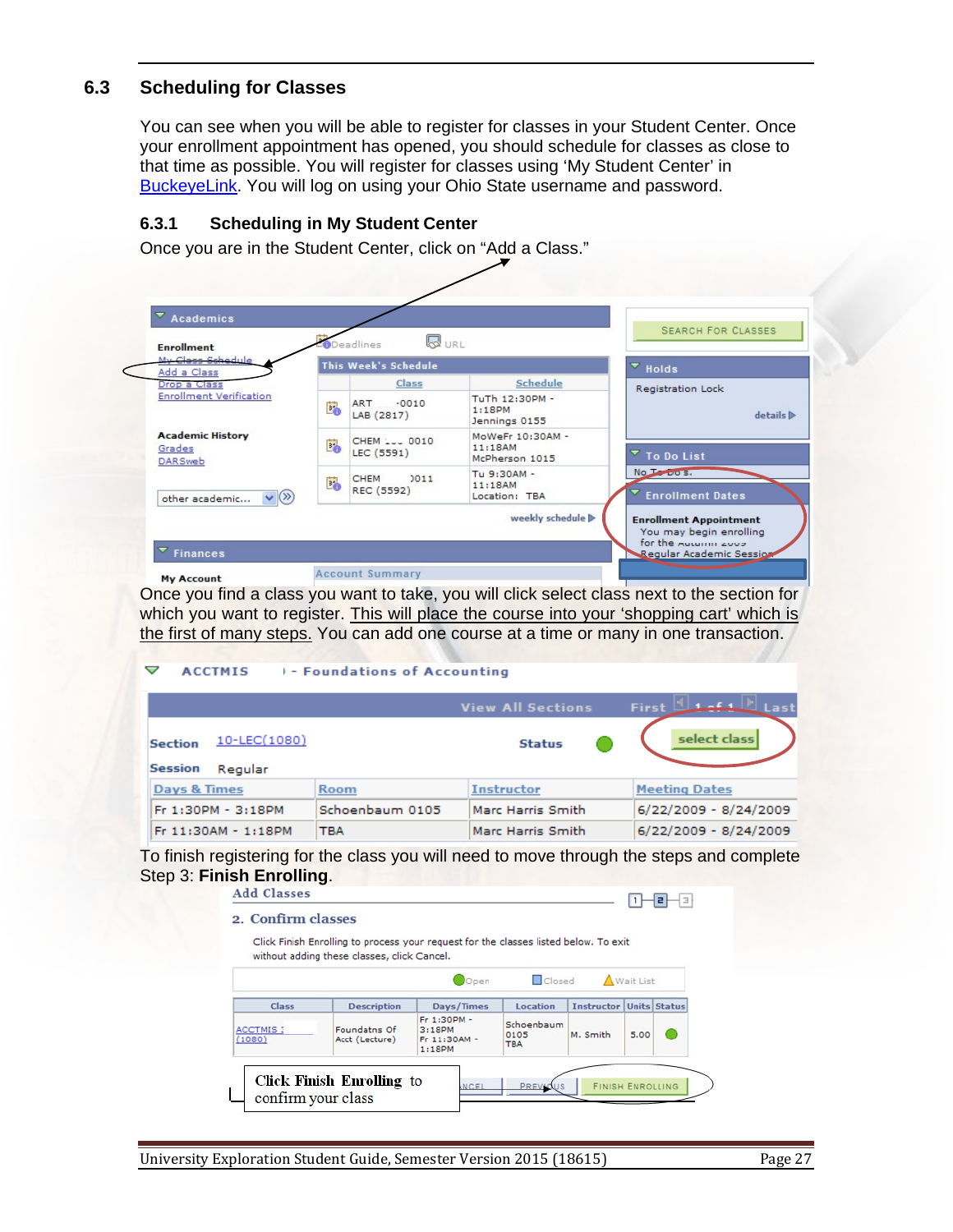You will know that your attempt to add the course was successful because you will get a confirmation in the **Message** box below.

| my class schedule<br>class search                                                                                                           | add<br>drop                                                        | edit                          |                                                  |               |  |
|---------------------------------------------------------------------------------------------------------------------------------------------|--------------------------------------------------------------------|-------------------------------|--------------------------------------------------|---------------|--|
| <b>Add Classes</b>                                                                                                                          |                                                                    |                               |                                                  | Е             |  |
| 3. View results                                                                                                                             |                                                                    |                               |                                                  |               |  |
| View the following status report for enrollment confirmations and errors:<br>Summer ____ ______   Undergraduate   The Ohio State University | You will see the Success<br>Success: enrolled                      | message as your confirmation. | $\mathsf{\mathsf{X}}$ Error: unable to add class |               |  |
|                                                                                                                                             |                                                                    |                               |                                                  |               |  |
| <b>Class</b><br><b>ACCTMIS</b>                                                                                                              | Message<br>Success: This class has been added to your<br>schedule. |                               |                                                  | <b>Status</b> |  |
|                                                                                                                                             |                                                                    |                               | <b>MY CLASS SCHEDULE</b>                         |               |  |

You can adjust your schedule by dropping courses you have already added and, if you wish, adding others.

### **6.3.2 Waitlist Instructions**

- ♦ You are placed on a waitlist if you are unable to schedule a course during registration due to time conflicts, closed sections, or canceled sections. You must meet all prerequisites for the course before you can be waitlisted for the course.
- ♦ You are added into a course from the waitlist on a "first-on, first-off" basis as space becomes available that fits your schedule.
- ♦ The waitlist is section specific, so check to make sure that you are not scheduled to be in another course at the same time. If you do not leave that time slot open, you will not be placed in the course if a seat becomes available.
- ♦ Check the waitlist weekly before the semester starts.
- ♦ Check the waitlist daily during the entire first week of classes.
- ♦ The waitlist will be active through the first Friday of the semester or session.
- ♦ You should attend the first week of class if your waitlist number is low.
- ♦ It is your responsibility to know whether or not you have been put into a class.

If the section is full, you can add yourself to the waitlist by checking the "Wait list if class is full" box when adding a course.

| <b>Class Preferences</b> |                          |                   |              |                              |
|--------------------------|--------------------------|-------------------|--------------|------------------------------|
| <b>ACCTMIS:</b>          | LO                       | Lecture Wait List | Wait List    | V Wait list if class is full |
|                          |                          |                   | Grading      | Graded A - E                 |
| <b>Session</b>           | Regular Academic Session |                   | <b>Units</b> | 5.00                         |
| Career                   | Undergraduate            |                   |              |                              |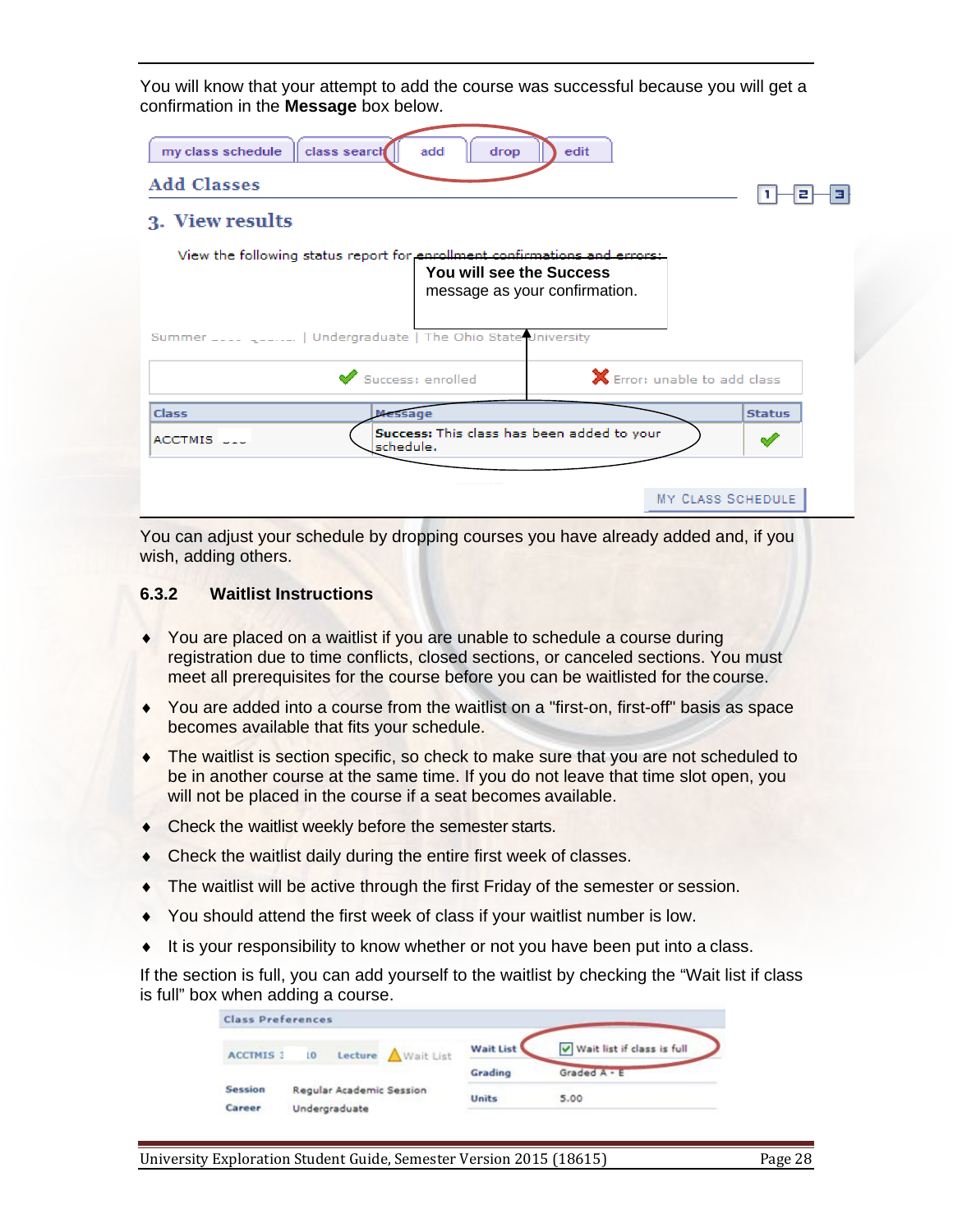# **6.3.3 Adding and Dropping Courses**

## **Adding Courses**

After your enrollment appointment begins, you can add classes (if seats are available) online through the **first Friday of the semester**. Tuition and fees are due one week before the semester begins. For May Session, you can only add classes online the first day of the session.

**After the first Friday and through the second Friday**, you must have permission of the instructor (on a Permission to Enroll form) to enter a class. This requires getting the form from the front desk of 352 Denney Hall and having it signed by the instructor. After getting the appropriate signature, you must have the form processed in 352 Denney Hall by the deadline. Courses added after the second Friday are subject to late add penalty fees of \$100 per class added.

**After the second Friday**, you must have the permission of the instructor, department chair, and will also have to **petition to add the course.** Petitioning to add a course after the second Friday requires that you meet with an advisor in a scheduled appointment. You will need to provide valid reasons for failure to timely enroll in the course.

### **Dropping Courses**

## **Semester Deadlines:**

You can drop classes online on your own during the first four weeks of each semester and no grade for the course will appear on your record. You may drop classes for a grade of 'W' in the University Exploration office through the **10th Friday of the semester.** Before dropping classes, consider how this will affect both your progress toward your degree and your financial aid status (if applicable).

Session Deadlines (sessions within Autumn or Spring, Summer Session): You can drop classes online on your own through the second Friday of the session. A course can be dropped by University Exploration staff through the  $5<sup>th</sup>$  Friday of the session.

#### May Session Deadlines:

You can drop a May session course online on your own through the first Friday of the session. You can drop the course for a grade of 'W' through the 3<sup>rd</sup> Friday of the session with the help of a University Exploration staff member.

Please view the list below to contact the appropriate office before dropping below fulltime status.

A reduction in hours due to a course drop may affect:

- 1. Financial aid (including scholarships, grants, loans, Consortium Agreements) (292- 0300)
- 2. Benefits received under the G.I. Bill (292-3453)
- 3. A tuition reduction received when parents work for the University (292-1050)
- 4. Automobile insurance—if you receive discounts for being a full time student
- 5. Health insurance—if you need to be a full time student to be covered on a parent's policy
- 6. Your residence hall contract (292-8266)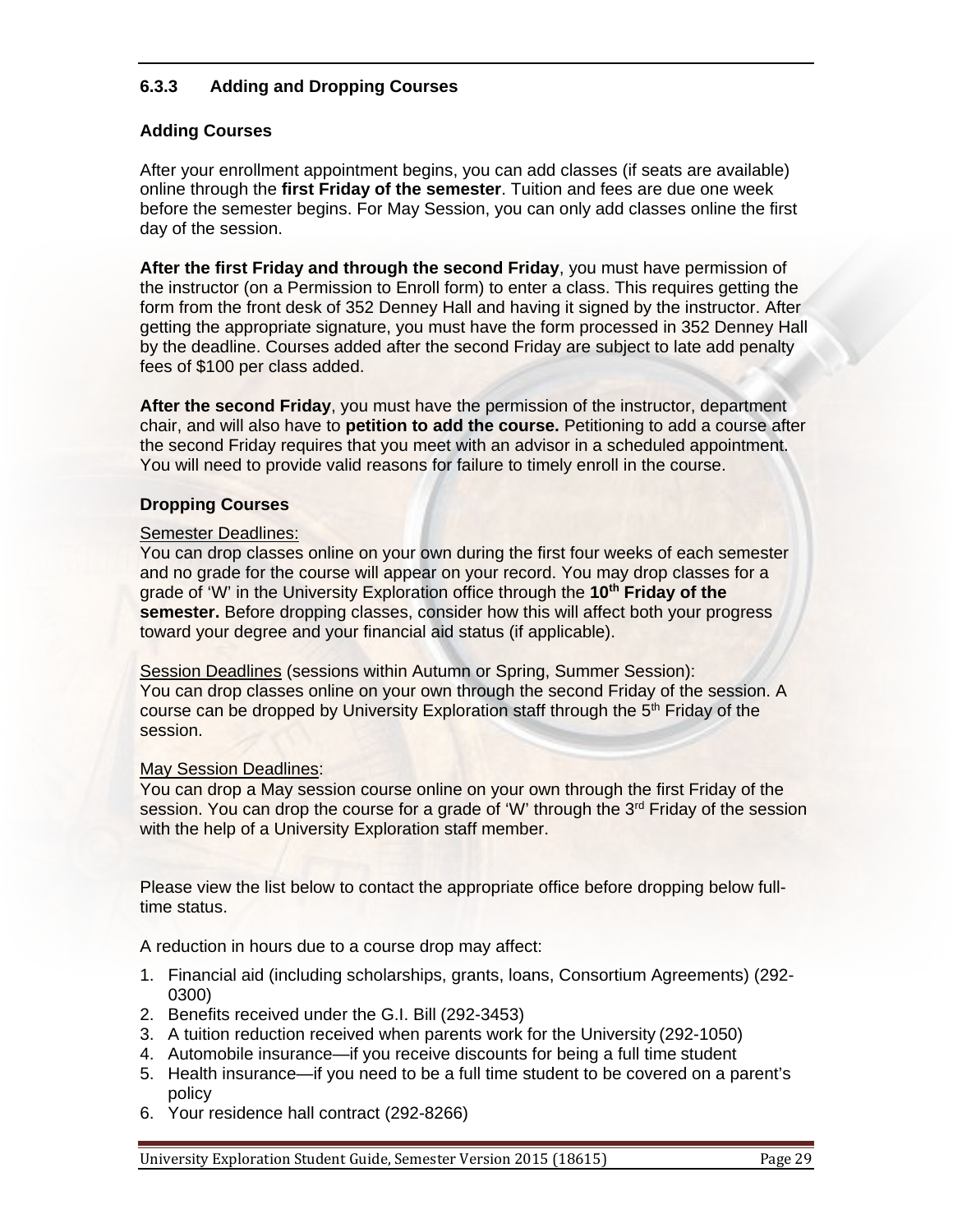- 7. Your tuition waiver, if you are a university employee (292-1050)
- 8. Your eligibility if you are a **varsity athlete**—**you must see your Exploration academic counselor in Denney Hall (292-0646)**
- 9. Your visa, if you are an **international student—you must see an advisor in the Office of International Affairs for approval (292-6101)**

If you drop **on or before the fourth Friday\* of the semester**, no record of your enrollment will be recorded on your transcript. If you drop **after the fourth Friday** of the semester, you will receive a "W" on your transcript, indicating that you withdrew. If you have a significant number of W's on your record, it may suggest a pattern of careless enrollment.

You cannot drop classes after the 10<sup>th</sup> Friday except by petition filed in the University Exploration office. If, because of extreme extenuating circumstances occurring after the 10<sup>th</sup> Friday, you wish to request to drop a class after the deadline, see an Exploration academic counselor to help you with the petition form. You will need supporting evidence (for example, proof of medical complications that will prevent you from finishing the course.) **You cannot drop after the tenth week simply because you are doing poorly in a class.**

**\*Remember, session deadlines are different. Please review above, if applicable.**

## **6.3.4 Withdrawal from the University**

Whenever you drop the last course from your schedule, you are considered to be withdrawing from the university for that semester (not just dropping a course). You must come to the University Exploration office to complete the withdrawal request. All withdrawals from the university are noted on the permanent record with the phrase "Withdrew" and the date of the withdrawal. If the withdrawal occurs before the fourth Friday, no W's will appear on the record. W's will appear on the record for withdrawals after the fourth Friday. You must file a petition to request withdrawal after the tenth Friday, as discussed in the preceding paragraph.

# **6.4 Petitions**

Occasionally, extenuating circumstances (such as accidents or serious illness) arise and may require a student to request course withdrawal outside of normal registration periods. According to Faculty Rule 3335-8-32 after the last date to drop a course for the term has passed, "a student who because of circumstances beyond his or her control finds it necessary to withdraw from any or all courses, must file the appropriate petition."

Extenuating circumstances must be documented appropriately. This means that you must include documents with your petition that verify what occurred. Examples of documentation depend on the type of circumstance, but could include: hospital paperwork, letter from doctor on letterhead, obituary, etc. In most cases, these circumstances need to have been unforeseen and come to light after the normal drop deadlines; otherwise it is expected that you follow regular scheduling policies and procedures outlined in section 6.3.3.

You will need to meet with an advisor to complete a petition form and get more guidance on whether or not your circumstances seem to warrant a petition and the documentation that must be provided. Before your meeting, please review the following list which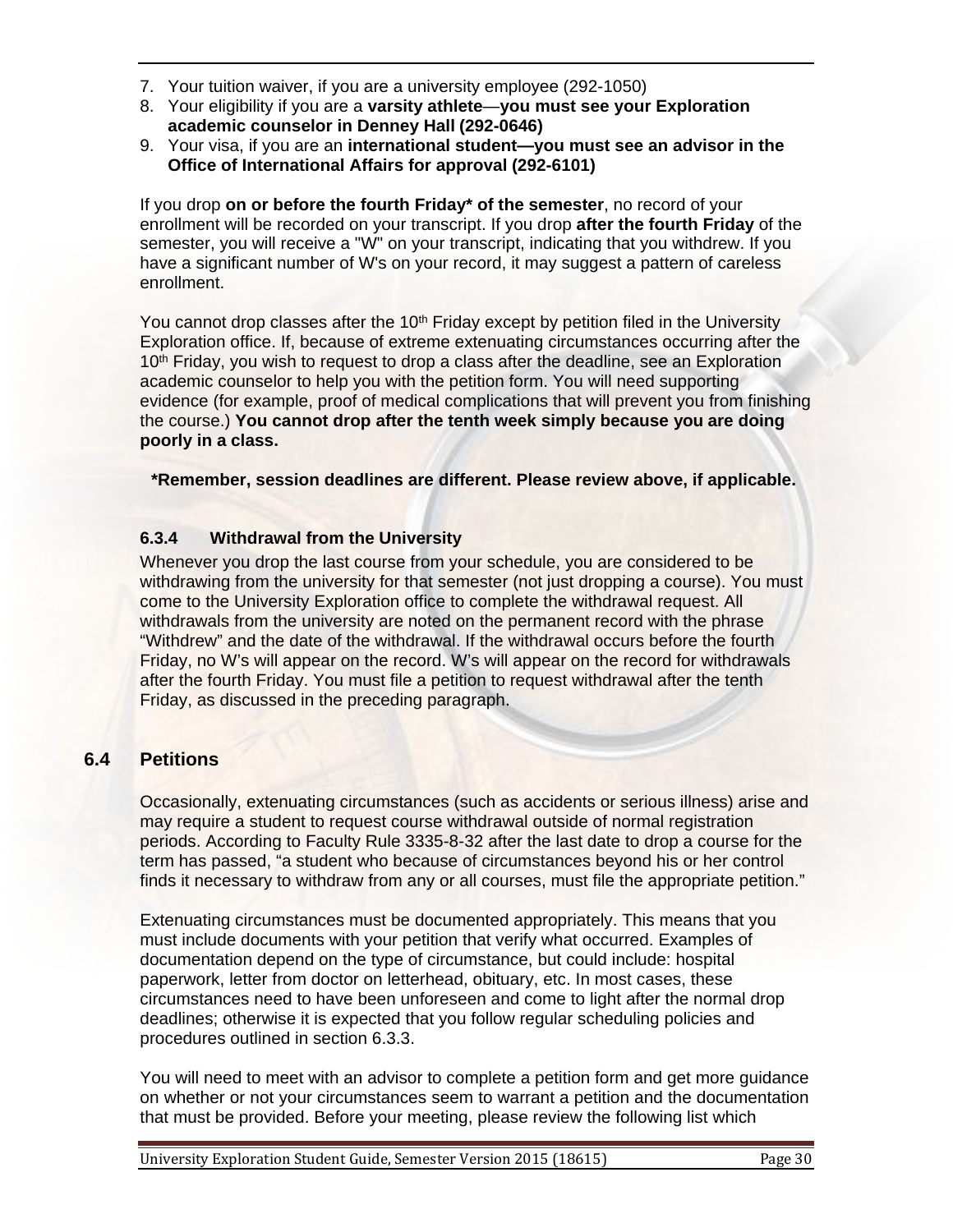includes examples of reasons that are not acceptable for petitioning an exception to policy:

- Lack of preparation for the course
- Performance in the course
- Dissatisfaction with subject matter
- Foreseeable obligations or situations
- Waiting for additional grades to post (use grade information available *before* deadlines to make your decision)

Petitions are reviewed on a case-by-case basis and the decision is final. Students may not appeal a decision unless new documentation or information becomes available. All appeals should be made in writing (or e-mail) and directed to the advisor with whom the student began the original petition. Appeal decisions are final and students may appeal only once.

### **Confidentiality**

We strive to maintain confidentiality and federal laws such as HIPPA and FERPA protect some student rights to privacy. Staff members at Ohio State University, including academic advisors and all University Exploration staff members, are required to report any incidents of sexual misconduct or any type of abuse. More information on our reporting requirements can be found at: [https://titleix.osu.edu/.](https://titleix.osu.edu/) In rare cases, we may also be asked to provide petition documents for financial aid audits.

**Please note that petitioning to drop classes or withdraw from the university should occur in a timely manner, usually within 1-2 terms of the semester or session in question. Successful petitions result in changes to courses within the academic record but may not result in changes to academic standing, tuition, fees, or refunds.**

https://titleix.osu.edu/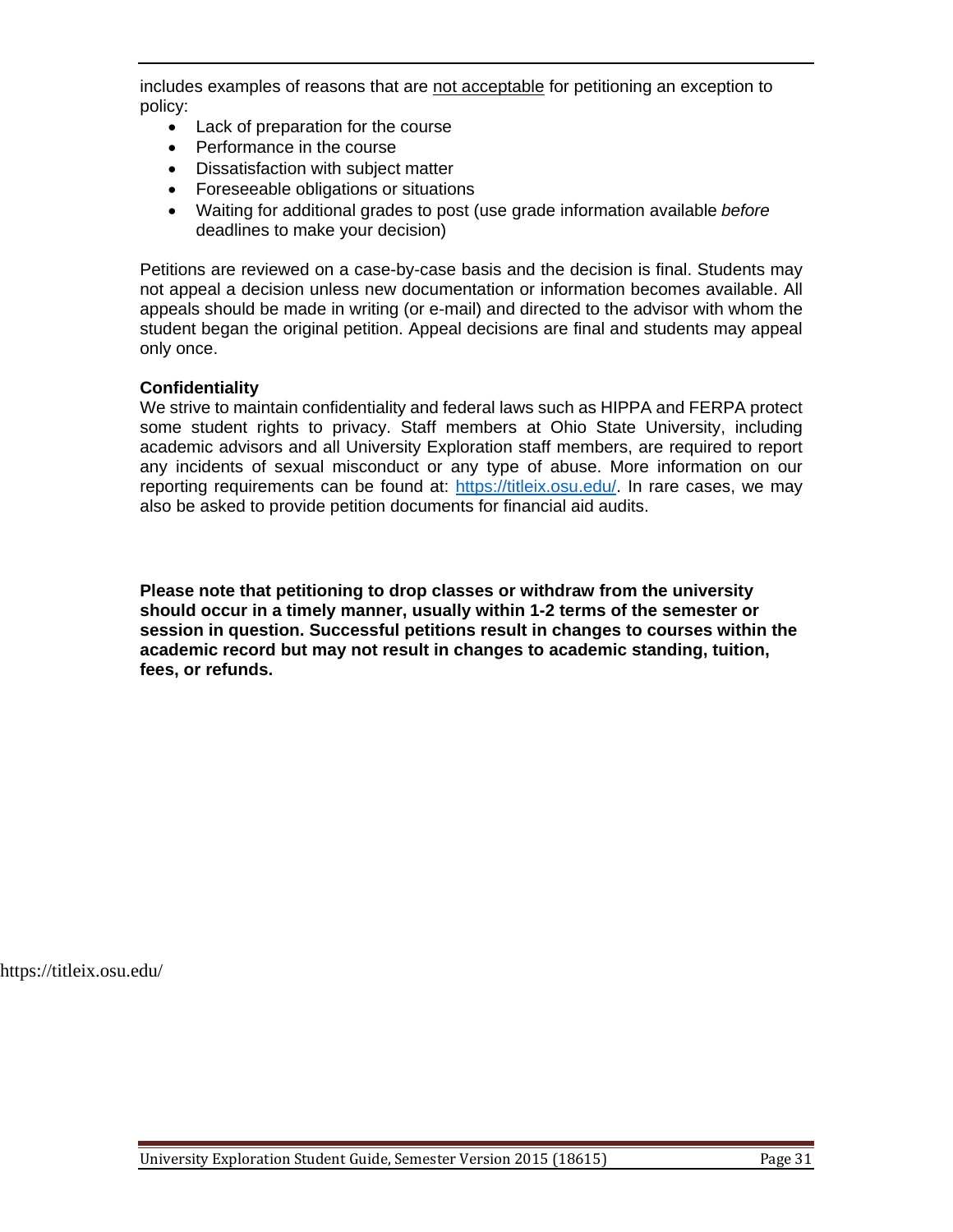## **Resources**

## **6.5 How to Be a Successful Student**

- ♦ GO TO CLASS. Go to EVERY class, ALL of the time. Don't arrive late and don't leave early.
- ♦ Sit near the front of theclassroom.
- ♦ Pay attention and take notes in all of your classes.
- ♦ Participate in class discussions. Participation is usually calculated into your final grade.
- ♦ Make at least two friends in each class whom you can count on to take notes should you have to miss class. Get their phone numbers and call them before the next class to find out what you missed.
- ♦ Review the material each night after yourclasses.
- ♦ Study in advance for your quizzes, midterms, and finals. Don't wait until the last minute.
- ♦ Turn in all assignments on time. Give yourself enough time to do multiple drafts and to check your work.
- ♦ If you have free time between your classes, do not go back to your room. Find a place on campus to study.
- ♦ Don't be afraid touse office hours. Professors take note of students who are trying to succeed.
- ♦ Establish regular study hours. Look at studying as your job. Build time each day into your schedule for studying.
- ♦ Keep a calendar or planner to keep you organized. At the beginning of each semester, write down your assignment due dates and exam dates for each class. Also write down important registration deadlines.

# **6.6 Time Management**

Managing your time effectively is one key to academic success. University courses require hard work, and you will need to strike a balance between the demands of your course work and all of the competing demands in your life—extracurricular activities, social activities, volunteer work, employment, family obligations, and sufficient exercise and sleep to remain healthy, to name a few—that may diminish the time you will have available to succeed academically.

One useful index to help estimate the time your course work will require is the Ohio State faculty rule that establishes, approximately, the time a student should be required to spend to earn one credit hour: two hours per week outside of class and one hour in class to earn a grade of "C." A three-hour class, therefore, should require nine hours per week to earn a grade of "C," and a fifteen-hour schedule will require a commitment of about 45 hours per week. Students who expect to earn higher grades will often need to invest significantly more time in their course work.

To help you track the demands of your courses—due dates for assignments, examinations, and papers—along with the various other activities that will take you away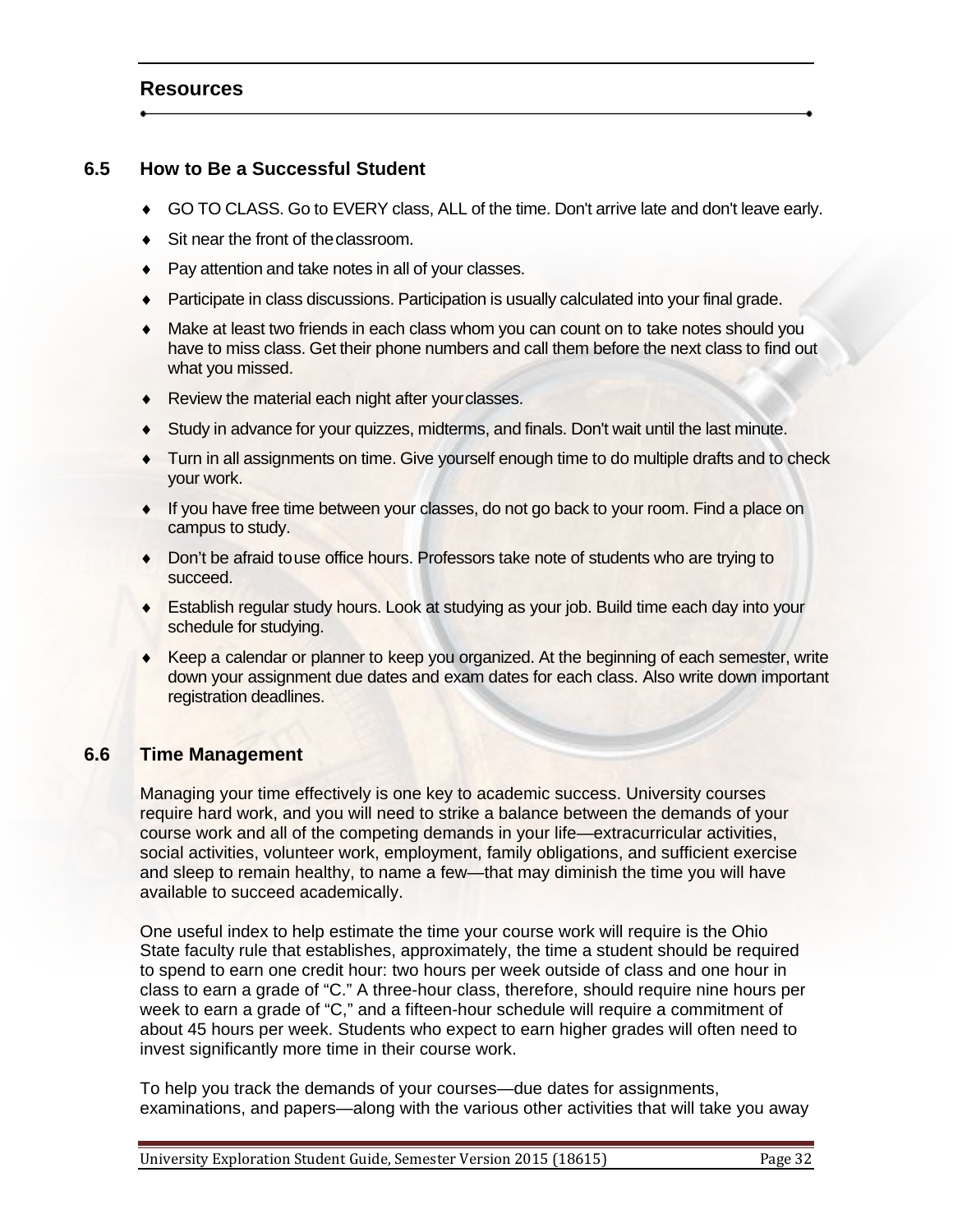from your school work, we strongly recommend that you keep a calendar or planner. Careful planning will help you to use your time more effectively and to see in advance, when you can plan for them, the more stressful weeks in your schedule.

If you find you are having trouble managing your time effectively, the following web site on time management might be a useful tool to help you get started: [www.studygs.net/timman.htm](http://www.studygs.net/timman.htm)

# **6.7 Handy Phone Numbers**

(All phone numbers use the area code prefix 614.)

Exploration Resources University Exploration................................... 292-0646

#### General Resources

| Consolidated Student Services Center 292-0300 |  |
|-----------------------------------------------|--|

#### Medical Resources

| Appointments (Wilce Student Health Center)292-4321 |  |
|----------------------------------------------------|--|
|                                                    |  |
|                                                    |  |

| Safety Resources                        | Emergency 911 |
|-----------------------------------------|---------------|
| Non-Emergency Ohio State Police292-2121 |               |
|                                         |               |
| Community Crime Patrol (CCP)292-2279    |               |

| <b>Tutoring Resources</b> |
|---------------------------|
|                           |

#### Other Campus Resources

| Office of Disability Services292-3307 |  |
|---------------------------------------|--|
|                                       |  |
|                                       |  |